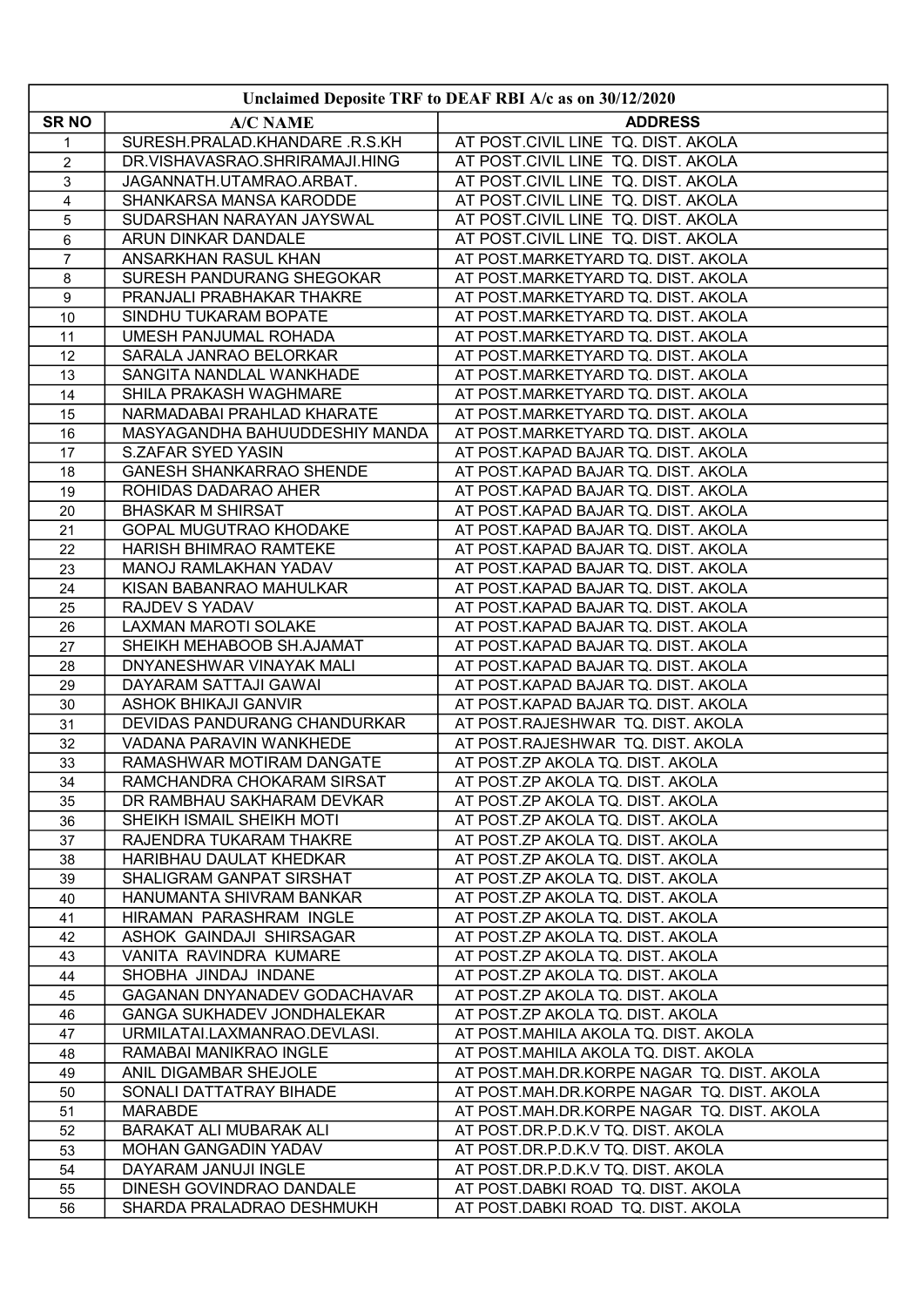| 57  | SWATI DIPAKRAO PANDE             | AT POST.DABKI ROAD TQ. DIST. AKOLA    |
|-----|----------------------------------|---------------------------------------|
| 58  | RAGINI RAVINDRA TARE             | AT POST.TUKARAM CHAUK TQ. DIST. AKOLA |
| 59  | JAYABBE MAHILA B.GAT             | AT POST.TUKARAM CHAUK TQ. DIST. AKOLA |
| 60  | KAMALABAI MOTIRAM BHALTILAK      | AT POST.BORGAON MANJU TQ. DIST. AKOLA |
| 61  | KAVISHWAR SHRIDHAR DHULDHAR      | AT POST.BORGAON MANJU TQ. DIST. AKOLA |
| 62  | VACHALA RAMCHANDRA BHATKAR       | AT POST.BORGAON MANJU TQ. DIST. AKOLA |
| 63  | PURNAJI MANAJI MARKAM            | AT POST.BORGAON MANJU TQ. DIST. AKOLA |
| 64  | SUNDRA RAJARAM KHANDARE          | AT POST.BORGAON MANJU TQ. DIST. AKOLA |
| 65  | MANGESH MANOHAR NAGAPURE         | AT POST.BORGAON MANJU TQ. DIST. AKOLA |
| 66  | SHANTA RAMKRUSHNA CHORE          | AT POST.BORGAON MANJU TQ. DIST. AKOLA |
| 67  | RUKHAMA RAMESH SAGOLE            | AT POST.BORGAON MANJU TQ. DIST. AKOLA |
| 68  | ABHIJIT VISHAVAS KHANDEL         | AT POST.BORGAON MANJU TQ. DIST. AKOLA |
| 69  | RAM VIJAYRAM BUDE                | AT POST.BORGAON MANJU TQ. DIST. AKOLA |
| 70  | SHILVANT RAMDAS WANKHADE         | AT POST.BORGAON MANJU TQ. DIST. AKOLA |
| 71  | <b>GANESH PRALHADRAO. GHUGE</b>  | AT POST.BORGAON MANJU TQ. DIST. AKOLA |
| 72  | <b>MO.SHABBIR MO.USMAAN</b>      | AT POST.BORGAON MANJU TQ. DIST. AKOLA |
| 73  | RAMDAS DEVMAN SOLANKE            | AT POST.PALSO BHADE TQ. DIST. AKOLA   |
| 74  | <b>GUNPHABAI KASHINATH KOGDE</b> | AT POST.PALSO BHADE TQ. DIST. AKOLA   |
| 75  | <b>JASHIRANI SHG PALSOBADHE</b>  | AT POST.PALSO BHADE TQ. DIST. AKOLA   |
| 76  | <b>KRANTI SHG DAHIGAON</b>       | AT POST.PALSO BHADE TQ. DIST. AKOLA   |
| 77  | MINABAI BALABHAU GAVANDE         | AT POST.MHAISANG TQ. DIST. AKOLA      |
| 78  | <b>VENUTAI MAHADEO DONGARE</b>   | AT POST.MHAISANG TQ. DIST. AKOLA      |
| 79  | HARIDAS UTTAMRAO KALE            | AT POST.MHAISANG TQ. DIST. AKOLA      |
| 80  | MADHAV NATHUJI TEKADE            | AT POST.MHAISANG TQ. DIST. AKOLA      |
| 81  | ARUNA BHARAT INGLE               | AT POST.MHAISANG TQ. DIST. AKOLA      |
| 82  | PRLAHAD GULABRAO VARGE           | AT POST.MHAISANG TQ. DIST. AKOLA      |
| 83  | SHEKH AMIR SHEKH LATIF           | AT POST.MHAISANG TQ. DIST. AKOLA      |
| 84  | SHRIRAM MANDIR CHARITABAL T      | AT POST.MHAISANG TQ. DIST. AKOLA      |
| 85  | LILA RAMESH DONODE               | AT POST.KANSHIVANI TQ. DIST. AKOLA    |
| 86  | SVATI SHIVAJI BADHE              | AT POST.KANSHIVANI TQ. DIST. AKOLA    |
| 87  | TUKARAM SHIVRAM BAGADATE         | AT POST.KANSHIVANI TQ. DIST. AKOLA    |
| 88  | DEOKA RAJESH AMANKAR             | AT POST.KANSHIVANI TQ. DIST. AKOLA    |
| 89  | <b>VITTHAL BALU GANDRE</b>       | AT POST.KANSHIVANI TQ. DIST. AKOLA    |
| 90  | DINKAR P TELGOTE & VIJAY M WAG   | AT POST.KANSHIVANI TQ. DIST. AKOLA    |
| 91  | KAMALBAI GOVARDHAN INGLE         | AT POST.KANSHIVANI TQ. DIST. AKOLA    |
| 92  | <b>JIJAMATA M GAT DEVRI</b>      | AT POST.KANSHIVANI TQ. DIST. AKOLA    |
| 93  | RAMKRUSHNA KISAN ALANE           | AT POST.GANDHIGRAM TQ. DIST. AKOLA    |
| 94  | ANJANA R SAPKAL                  | AT POST.GANDHIGRAM TQ. DIST. AKOLA    |
| 95  | PANCHAFULA SUKHADEO WANKHADE     | AT POST.GANDHIGRAM TQ. DIST. AKOLA    |
| 96  | SANTOSH NAMDEO PAWAR             | AT POST.CHIKHALGAON TQ. DIST. AKOLA   |
| 97  | <b>JANRAO NATHU THORAT</b>       | AT POST.CHIKHALGAON TQ. DIST. AKOLA   |
| 98  | VINODRAO DNANDEORAO THORAT       | AT POST.CHIKHALGAON TQ. DIST. AKOLA   |
| 99  | <b>GOPAL RAMESHWAR DABHDKAR</b>  | AT POST.CHIKHALGAON TQ. DIST. AKOLA   |
| 100 | ASHOK VITHAL MUNDKHE             | AT POST.CHIKHALGAON TQ. DIST. AKOLA   |
| 101 | VANDANA PURUSHOTAM LONKAR        | AT POST.CHIKHALGAON TQ. DIST. AKOLA   |
| 102 | SHOBHA GAJANAN THORAT            | AT POST.CHIKHALGAON TQ. DIST. AKOLA   |
| 103 | SHRIKRUSHN SHRIRAM SIRSAT        | AT POST.CHIKHALGAON TQ. DIST. AKOLA   |
| 104 | BAVALABAI NAMDEV RATHOD          | AT POST.CHIKHALGAON TQ. DIST. AKOLA   |
| 105 | JABAR KHA SHER KHA               | AT POST.DAHIHANDA TQ. DIST. AKOLA     |
| 106 | YADAV GOVINDRAO ATHAWALE         | AT POST.DAHIHANDA TQ. DIST. AKOLA     |
| 107 | KISHOR PRALHAD PHATE             | AT POST.DAHIHANDA TQ. DIST. AKOLA     |
| 108 | <b>LAXMAN KISAN TARE</b>         | AT POST.DAHIHANDA TQ. DIST. AKOLA     |
| 109 | SHYAM NAMDEV DESHMUKH            | AT POST.KURANKHED TQ. DIST. AKOLA     |
| 110 | PRAMIA G MOHOD                   | AT POST.KURANKHED TQ. DIST. AKOLA     |
| 111 | SULOCHANA MAHADEO RAUT           | AT POST.KURANKHED TQ. DIST. AKOLA     |
| 112 | LILABAI JAGDEO SIRSATH           | AT POST.KURANKHED TQ. DIST. AKOLA     |
| 113 | SUBHASH R DESHMUKH               | AT POST.KURANKHED TQ. DIST. AKOLA     |
| 114 | NILAM MAHILA GAT                 | AT POST.KURANKHED TQ. DIST. AKOLA     |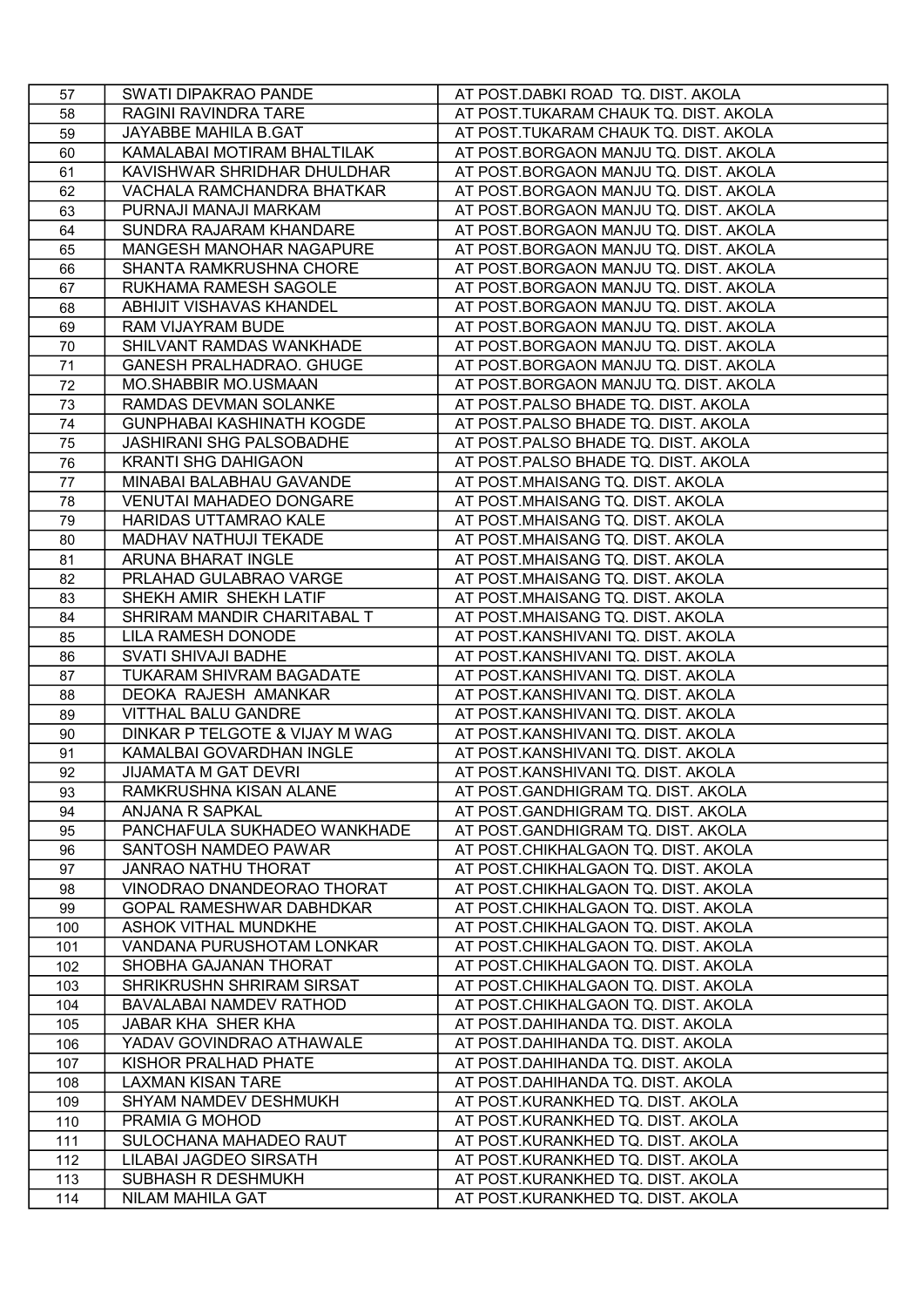| 115        | ANITA MURALIDHAR GAVANDE         | AT POST.GOREGAON TQ. DIST. AKOLA               |
|------------|----------------------------------|------------------------------------------------|
| 116        | JAYRAM RAJARAM RAJANKAR          | AT POST.UMARI TQ. DIST. AKOLA                  |
| 117        | MANDATAI SHANKAR ZATALE          | AT POST.UMARI TQ. DIST. AKOLA                  |
| 118        | PRASHANT DEVIDAS PALASPAGAR      | AT POST.UMARI TQ. DIST. AKOLA                  |
| 119        | DEVKABAI FALGUN SIRSAT           | AT POST.UMARI TQ. DIST. AKOLA                  |
| 120        | SANJAY BALIRAM KOGDE             | AT POST.UMARI TQ. DIST. AKOLA                  |
| 121        | <b>JAMMAN V KASAM</b>            | AT POST.UMARI TQ. DIST. AKOLA                  |
| 122        | SAU LATA VISHNU NISHANE          | AT POST.UMARI TQ. DIST. AKOLA                  |
| 123        | <b>MAHADEV MAROTI BIKAT</b>      | AT POST.KHADKI TQ. DIST. AKOLA                 |
| 124        | SHRIHARI SHE. B.G. CHANDUR       | AT POST.KHADKI TQ. DIST. AKOLA                 |
| 125        | ANITA BAJIRAO INGLE              | AT POST.RANPISE NAGAR TQ. DIST. AKOLA          |
| 126        | SANJAY DEVIDAS DABHADE           | AT POST.RANPISE NAGAR TQ. DIST. AKOLA          |
| 127        | KU. REKHA VIJAYRAO KENE          | AT POST.RANPISE NAGAR TQ. DIST. AKOLA          |
| 128        | SMT. NANDA SHAMARAO PATIL        | AT POST.RANPISE NAGAR TQ. DIST. AKOLA          |
| 129        | <b>MANOHAR TOTARAM BAHAKE</b>    | AT POST.AAGAR TQ. DIST. AKOLA                  |
| 130        | SANTOSH ATAMARAM DHAGE           | AT POST.AAGAR TQ. DIST. AKOLA                  |
| 131        | RAJESH MANOHAR FUKAT             | AT POST.AAGAR TQ. DIST. AKOLA                  |
| 132        | <b>GANESH ONKAR SANGALE</b>      | AT POST.AAGAR TQ. DIST. AKOLA                  |
| 133        | SHAM PURSHOTTAM EKALARE          | AT POST.RATANLAL PLOT TQ. DIST. AKOLA          |
| 134        | <b>BABAN BAYAJI REDE</b>         | AT POST.RATANLAL PLOT TQ. DIST. AKOLA          |
| 135        | PRAKASH SAMPAT INGLE             | AT POST.RATANLAL PLOT TQ. DIST. AKOLA          |
| 136        | RAMCHANDRA MALHARI NEMADE        | AT POST.RATANLAL PLOT TQ. DIST. AKOLA          |
| 137        | DURGA AJAY MEDE                  | AT POST.RATANLAL PLOT TQ. DIST. AKOLA          |
| 138        | AKAKNANDA WASUDEO AMRAWATIKAR    | AT POST.RATANLAL PLOT TQ. DIST. AKOLA          |
| 139        | KU PRIYANKA SURESH SAWARKAR      | AT POST.RATANLAL PLOT TQ. DIST. AKOLA          |
| 140        | TARIQUE KHAN HARUN KHAN          | AT POST.RATANLAL PLOT TQ. DIST. AKOLA          |
| 141        | A SALIM A NABE                   | AT POST.BARSHITAKLI TQ.BARSHITAKLI DIST. AKOLA |
| 142        | WAMAN SUKHDEV KAWALAY.           | AT POST.BARSHITAKLI TQ.BARSHITAKLI DIST. AKOLA |
| 143        | LILABAI BRAMHADAS RATHOD         | AT POST.BARSHITAKLI TQ.BARSHITAKLI DIST. AKOLA |
| 144        | LXIMAN JIJAYBA GARJE             | AT POST.BARSHITAKLI TQ.BARSHITAKLI DIST. AKOLA |
| 145        | <b>GOPAL SEVAJI RATHOD</b>       | AT POST.BARSHITAKLI TQ.BARSHITAKLI DIST. AKOLA |
|            | <b>GOKUL MURALIDHAR MORE</b>     | AT POST.BARSHITAKLI TQ.BARSHITAKLI DIST. AKOLA |
| 146<br>147 | S ISMAIL S YAD                   | AT POST.BARSHITAKLI TQ.BARSHITAKLI DIST. AKOLA |
| 148        | SAVITABAI DAYARAM DHORE          | AT POST.BARSHITAKLI TQ.BARSHITAKLI DIST. AKOLA |
|            | MOHAN MURALIDHAR MORE            | AT POST.BARSHITAKLI TQ.BARSHITAKLI DIST. AKOLA |
| 149<br>150 | MANGALA SHANKER TAYDE            | AT POST.BARSHITAKLI TQ.BARSHITAKLI DIST. AKOLA |
| 151        | DYANDEV DOUUALT MAHHALE          | AT POST.BARSHITAKLI TQ.BARSHITAKLI DIST. AKOLA |
| 152        | <b>BRAMADAS MANSINGH CHAVAN</b>  | AT POST.BARSHITAKLI TQ.BARSHITAKLI DIST. AKOLA |
| 153        | <b>GULAM U KHA AMIL KHA</b>      | AT POST.BARSHITAKLI TQ.BARSHITAKLI DIST. AKOLA |
| 154        | RAJPAL RAMDAS JADHAO             | AT POST.BARSHITAKLI TQ.BARSHITAKLI DIST. AKOLA |
| 155        | SAY. CHOTU SAY. NAZIR            | AT POST.BARSHITAKLI TQ.BARSHITAKLI DIST. AKOLA |
| 156        | SABIRKHA RUBANNIKHA              | AT POST.BARSHITAKLI TQ.BARSHITAKLI DIST. AKOLA |
| 157        | S AJGAR S LAL                    | AT POST.BARSHITAKLI TQ.BARSHITAKLI DIST. AKOLA |
| 158        | VINAYAK SHRIRAM JADHAV           | AT POST.BARSHITAKLI TQ.BARSHITAKLI DIST. AKOLA |
| 159        | ANURADHA HEMANTRAM BATALVAR      | AT POST.BARSHITAKLI TQ.BARSHITAKLI DIST. AKOLA |
| 160        | <b>GULAB SHABIR GULAM JIJANI</b> | AT POST.BARSHITAKLI TQ.BARSHITAKLI DIST. AKOLA |
| 161        | <b>BHIKU KISAN TIYADE</b>        | AT POST.BARSHITAKLI TQ.BARSHITAKLI DIST. AKOLA |
| 162        | <b>VIKARAM SHRIRAM GAVANDE</b>   | AT POST.BARSHITAKLI TQ.BARSHITAKLI DIST. AKOLA |
|            | <b>TEJARAO SHRIRAM PAGRUT</b>    | AT POST.BARSHITAKLI TQ.BARSHITAKLI DIST. AKOLA |
| 163<br>164 | KALIMUNNISA YUSUF KHAN           | AT POST.BARSHITAKLI TQ.BARSHITAKLI DIST. AKOLA |
| 165        | KALIMUNISA TAMIJULAKHA           | AT POST.BARSHITAKLI TQ.BARSHITAKLI DIST. AKOLA |
| 166        | AMOL ONKAR JADHAV                | AT POST.BARSHITAKLI TQ.BARSHITAKLI DIST. AKOLA |
| 167        | SUWRAMALA NAMDEV RATHOD          |                                                |
|            |                                  | AT POST.BARSHITAKLI TQ.BARSHITAKLI DIST. AKOLA |
| 168        | KALPANA NIRANJAN BHALA.          | AT POST.BARSHITAKLI TQ.BARSHITAKLI DIST. AKOLA |
| 169        | GANGUBAI MAHADEV WAGH            | AT POST.BARSHITAKLI TQ.BARSHITAKLI DIST. AKOLA |
| 170        | KAUSALYABAI RAMRAO RATHOD        | AT POST.BARSHITAKLI TQ.BARSHITAKLI DIST. AKOLA |
| 171        | PREMANAND EGU KRIDA PRA. BAU M   | AT POST.BARSHITAKLI TQ.BARSHITAKLI DIST. AKOLA |
| 172        | <b>LASHAM N MAHALE</b>           | AT POST.BARSHITAKLI TQ.BARSHITAKLI DIST. AKOLA |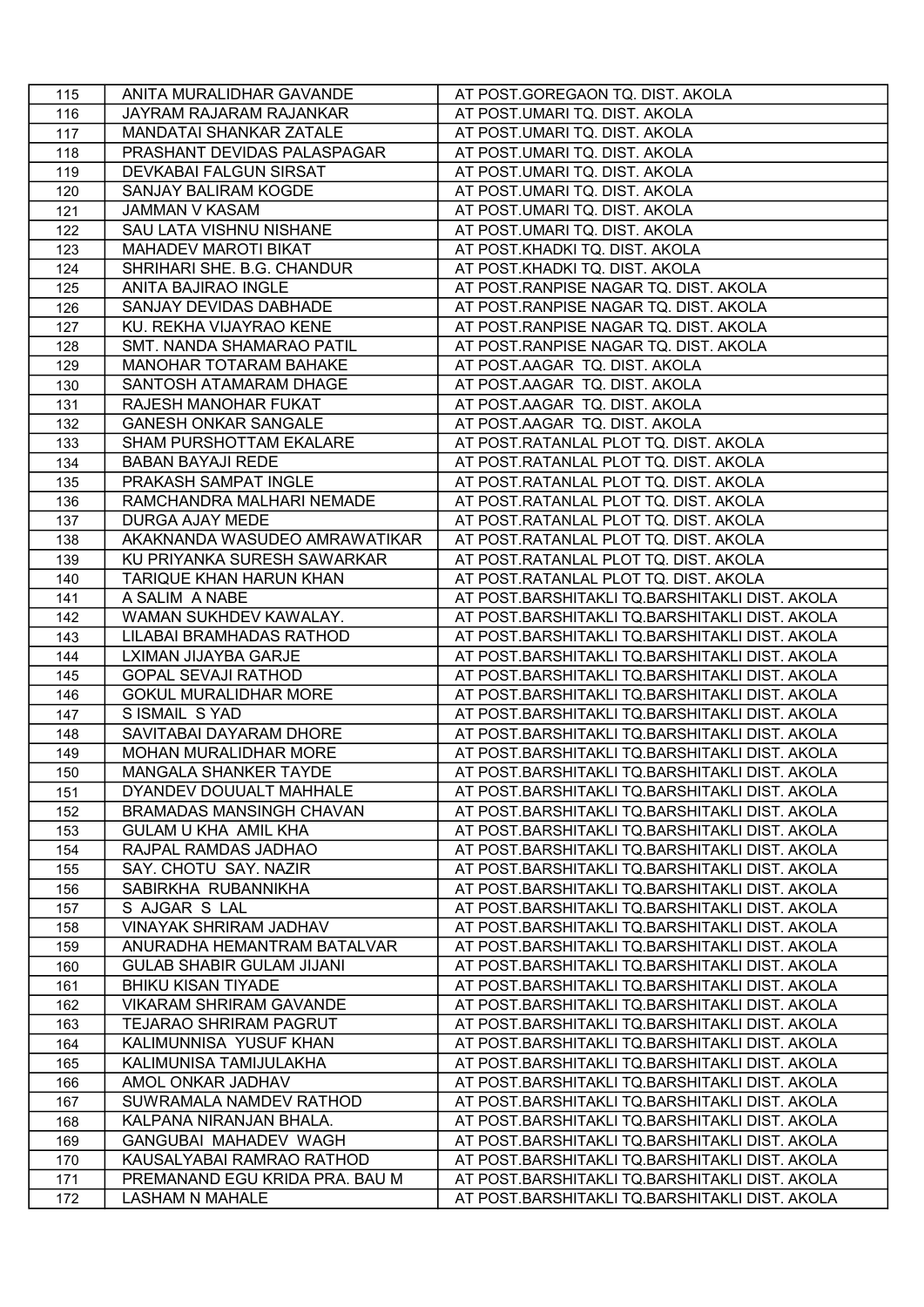| 173 | BABURAV GULABRAV DESHAMUKH   | AT POST.PINJAR TQ.BARSHITAKLI DIST. AKOLA        |
|-----|------------------------------|--------------------------------------------------|
| 174 | <b>UDUBHAN S GAWAI</b>       | AT POST.PINJAR TQ.BARSHITAKLI DIST. AKOLA        |
| 175 | <b>VIKAS N PANDE</b>         | AT POST.PINJAR TQ.BARSHITAKLI DIST. AKOLA        |
| 176 | SHANTABAI NARAYAN PRADHAN    | AT POST.PINJAR TQ.BARSHITAKLI DIST. AKOLA        |
| 177 | PUNDLIK RAMJI PARADHI        | AT POST.PINJAR TQ.BARSHITAKLI DIST. AKOLA        |
| 178 | VANDANA N PANDE              | AT POST.PINJAR TQ.BARSHITAKLI DIST. AKOLA        |
| 179 | NIKHIL PRAKASHRAO LAHANE     | AT POST.PINJAR TQ.BARSHITAKLI DIST. AKOLA        |
| 180 | SANGITA ASHOK KATSARAPE      | AT POST.PINJAR TQ.BARSHITAKLI DIST. AKOLA        |
| 181 | MEERATAI OMPRAKASH DESHMUKH  | AT POST.PINJAR TQ.BARSHITAKLI DIST. AKOLA        |
| 182 | JEEJABAI UTTAM TAYADE        | AT POST.PINJAR TQ.BARSHITAKLI DIST. AKOLA        |
| 183 | SANGITA ASHOK KATSARAPE      | AT POST.PINJAR TQ.BARSHITAKLI DIST. AKOLA        |
| 184 | ANADHA S DAUND               | AT POST.PINJAR TQ.BARSHITAKLI DIST. AKOLA        |
| 185 | JAYBAGRANG YOUAK BACHAT GAT  | AT POST.PINJAR TQ.BARSHITAKLI DIST. AKOLA        |
| 186 | S KABIR S HASMAT             | AT POST.MAHAN TQ.BARSHITAKLI DIST. AKOLA         |
| 187 | KAUSALYA D BAHADURE          | AT POST.MAHAN TQ.BARSHITAKLI DIST. AKOLA         |
| 188 | KADIR KHA KALE KHA           | AT POST.MAHAN TQ.BARSHITAKLI DIST. AKOLA         |
| 189 | <b>VRSHALI KASHIRAM NAGE</b> | AT POST.MAHAN TQ.BARSHITAKLI DIST. AKOLA         |
| 190 | <b>BALIRAM P SHELKE</b>      | AT POST.MAHAN TQ.BARSHITAKLI DIST. AKOLA         |
| 191 | <b>NARAYAN G NAGARE</b>      | AT POST.MAHAN TQ.BARSHITAKLI DIST. AKOLA         |
| 192 | <b>MALA A CHAVAN</b>         | AT POST.MAHAN TQ.BARSHITAKLI DIST. AKOLA         |
| 193 | KISHOR MAROTI KALE           | AT POST.MAHAN TQ.BARSHITAKLI DIST. AKOLA         |
| 194 | PUNDLIK U.CHONDKAR           | AT POST.MAHAN TQ.BARSHITAKLI DIST. AKOLA         |
| 195 | SANTOSH NAMDEO LOKHANDE      | AT POST.MAHAN TQ.BARSHITAKLI DIST. AKOLA         |
| 196 | RAJESH PARSHRAM MOHAD        | AT POST.MAHAN TQ.BARSHITAKLI DIST. AKOLA         |
| 197 | SWAMI SAMRATH BACHAT GAT     | AT POST.MAHAN TQ.BARSHITAKLI DIST. AKOLA         |
| 198 | <b>GAJANAN R ATHAWALE</b>    | AT POST.KANHERI SARAP TQ.BARSHITAKLI DIST. AKOLA |
| 199 | <b>INDUBAI R SARAP</b>       | AT POST.KANHERI SARAP TQ.BARSHITAKLI DIST. AKOLA |
| 200 | SHRIKRUSHNA S PATOND         | AT POST.KANHERI SARAP TQ.BARSHITAKLI DIST. AKOLA |
| 201 | ASHOK MOHANLAL KOTHARI       | AT POST.KANHERI SARAP TQ.BARSHITAKLI DIST. AKOLA |
| 202 | RAJKUMAR MOHANLAL KOTHARI    | AT POST.KANHERI SARAP TQ.BARSHITAKLI DIST. AKOLA |
| 203 | SANDIP SHRIRAM GIRHE         | AT POST.KANHERI SARAP TQ.BARSHITAKLI DIST. AKOLA |
| 204 | <b>BANDU VITHOBA PANDE</b>   | AT POST.DHABA TQ.BARSHITAKLI DIST. AKOLA         |
| 205 | <b>BALIRAM RAMJI RATHOD</b>  | AT POST.DHABA TQ.BARSHITAKLI DIST. AKOLA         |
| 206 | <b>BAJRANG DHUMA RATHOD</b>  | AT POST.DHABA TQ.BARSHITAKLI DIST. AKOLA         |
| 207 | MONICA SITARAM RATHOD        | AT POST.DHABA TQ.BARSHITAKLI DIST. AKOLA         |
| 208 | RAJESH TULASHIRAM CHAVAN     | AT POST.DHABA TQ.BARSHITAKLI DIST. AKOLA         |
| 209 | KASIRAM BABAN GHAGAT         | AT POST.AKOT MAIN TQ.AKOT DIST. AKOLA            |
| 210 | RAMBHAU JANGLAJI DURGE       | AT POST.AKOT MAIN TQ.AKOT DIST. AKOLA            |
| 211 | DINESHKUMAR JAGNNATH BOCHE   | AT POST.AKOT MAIN TQ.AKOT DIST. AKOLA            |
| 212 | PREMRAO ANANDRAO PANDE       | AT POST.AKOT MAIN TQ.AKOT DIST. AKOLA            |
| 213 | DEVIDAS MAHADEV DESHMUKH     | AT POST.AKOT MAIN TQ.AKOT DIST. AKOLA            |
| 214 | SUNANDA YOGINATH KASAR       | AT POST.AKOT MAIN TQ.AKOT DIST. AKOLA            |
| 215 | VITTHAL MURLEDHAR UKALKAR    | AT POST.AKOT MAIN TQ.AKOT DIST. AKOLA            |
| 216 | <b>GOKUL GANESH RAJGURU</b>  | AT POST.AKOT MAIN TQ.AKOT DIST. AKOLA            |
| 217 | KISHOR SAKHARAM RAUT         | AT POST.AKOT MAIN TQ.AKOT DIST. AKOLA            |
| 218 | MALIJA KAMALNARAYAN JAISWAL  | AT POST.AKOT MAIN TQ.AKOT DIST. AKOLA            |
| 219 | ASHOK NAMDEORAO GANGANE      | AT POST.AKOT MAIN TQ.AKOT DIST. AKOLA            |
| 220 | SUBHANKHA AMAN KHA           | AT POST.AKOT MAIN TQ.AKOT DIST. AKOLA            |
| 221 | PANJABRAO TULSHIRAM SATAV    | AT POST.AKOT MAIN TQ.AKOT DIST. AKOLA            |
| 222 | NANDKISHOR RAMBHAU VAGHMARE  | AT POST.AKOT MAIN TQ.AKOT DIST. AKOLA            |
| 223 | DEVANGANA BHANUDAS DIKKAR    | AT POST.AKOT MAIN TQ.AKOT DIST. AKOLA            |
| 224 | NIRMALA PANDURANG RANDE      | AT POST.AKOT MAIN TQ.AKOT DIST. AKOLA            |
| 225 | RAVINDRA BABANRAO FUNDE      | AT POST.AKOT MAIN TQ.AKOT DIST. AKOLA            |
| 226 | PANJABRAO GANPAT DEVAR       | AT POST.AKOT MAIN TQ.AKOT DIST. AKOLA            |
| 227 | SHANU RAMKRUSNA RAXASKAR     | AT POST.AKOT MAIN TQ.AKOT DIST. AKOLA            |
| 228 | JOHARABI SY. SUBHANALI       | AT POST.AKOT MAIN TQ.AKOT DIST. AKOLA            |
| 229 | AJABRAO BHAURAO PALKHADE     | AT POST.AKOT MAIN TQ.AKOT DIST. AKOLA            |
| 230 | SURESH VASANTA NEVARE        | AT POST.AKOT MAIN TQ.AKOT DIST. AKOLA            |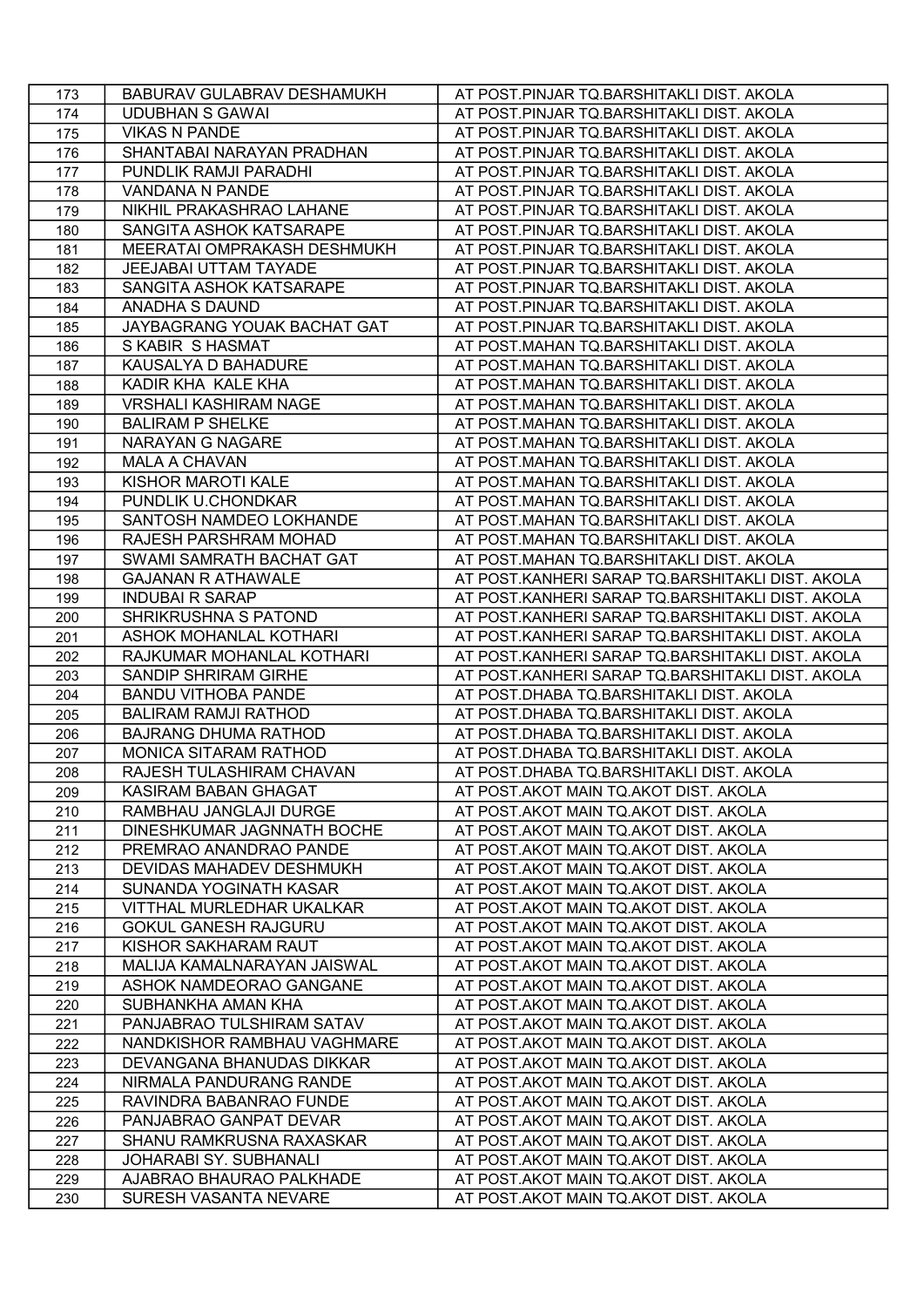| 231        | SOHANLAL GARIBYA SOLKAR                                             | AT POST.AKOT MAIN TQ.AKOT DIST. AKOLA                                                      |
|------------|---------------------------------------------------------------------|--------------------------------------------------------------------------------------------|
| 232        | RAJERAM RAMU KASDEKAR                                               | AT POST.AKOT MAIN TQ.AKOT DIST. AKOLA                                                      |
| 233        | ARIF KHA MUZAFFAR KHA                                               | AT POST.AKOT MAIN TQ.AKOT DIST. AKOLA                                                      |
| 234        | SANDIP SHRIKRUSHNA KASADE                                           | AT POST.AKOT MAIN TQ.AKOT DIST. AKOLA                                                      |
| 235        | SAVITA VINODARAO NAVGHARE                                           | AT POST.AKOT MAIN TQ.AKOT DIST. AKOLA                                                      |
| 236        | <b>SANJAY SAKHARAM TOTE</b>                                         | AT POST.AKOT MAIN TQ.AKOT DIST. AKOLA                                                      |
| 237        | KHUSHAL HIRALAL PARTEKI                                             | AT POST.AKOT MAIN TQ.AKOT DIST. AKOLA                                                      |
| 238        | MAMATA SUBHASH KASADE                                               | AT POST.AKOT MAIN TQ.AKOT DIST. AKOLA                                                      |
| 239        | APURVA PRADIP BALAPURE                                              | AT POST.AKOT MAIN TQ.AKOT DIST. AKOLA                                                      |
| 240        | JAY MARIMATA S.S.M.B.G BORDI                                        | AT POST.AKOT MAIN TQ.AKOT DIST. AKOLA                                                      |
| 241        | BHIMAI M.S.S.B.G. PIMPRI KH.                                        | AT POST.AKOT MAIN TQ.AKOT DIST. AKOLA                                                      |
| 242        | SHANTA N SONKHALKAR                                                 | AT POST.AKOT CITY TQ.AKOT DIST. AKOLA                                                      |
| 243        | AJABRAO SUKHDEV MAHAISANE                                           | AT POST.AKOT CITY TQ.AKOT DIST. AKOLA                                                      |
| 244        | VASALYABAI JYOTINATH PATHAK                                         | AT POST.AKOT CITY TQ.AKOT DIST. AKOLA                                                      |
| 245        | A MATIN ABDUL JALIL                                                 | AT POST.AKOT CITY TQ.AKOT DIST. AKOLA                                                      |
| 246        | NANDA D DATIR                                                       | AT POST.AKOT CITY TQ.AKOT DIST. AKOLA                                                      |
| 247        | <b>BALIRAM S KUCHE</b>                                              | AT POST.AKOT CITY TQ.AKOT DIST. AKOLA                                                      |
| 248        | AASIF KHA AYYUB KHA                                                 | AT POST.AKOT CITY TQ.AKOT DIST. AKOLA                                                      |
| 249        | NIRMALA J.DNYANDEV BHAVE                                            | AT POST.AKOT CITY TQ.AKOT DIST. AKOLA                                                      |
| 250        | RAJESH GURUBAKAS NAKWAL                                             | AT POST.AKOT CITY TQ.AKOT DIST. AKOLA                                                      |
| 251        | <b>UMESH RAVI GIGANE</b>                                            | AT POST.AKOT CITY TQ.AKOT DIST. AKOLA                                                      |
| 252        | PRAMOD RAMNARAYAN MOGARE                                            | AT POST.AKOT CITY TQ.AKOT DIST. AKOLA                                                      |
| 253        | <b>VIDYA SHANKAR DATIR</b>                                          | AT POST.AKOT CITY TQ.AKOT DIST. AKOLA                                                      |
| 254        | <b>MO.USUF MO.HANIF</b>                                             | AT POST.AKOT NARSHING MANDIR TQ.AKOT DIST. AKOLA                                           |
| 255        | DEVENDRA SADASHIV LAHANE                                            | AT POST.AKOT NARSHING MANDIR TQ.AKOT DIST. AKOLA                                           |
| 256        | SURESH GANPAT JAYASWAL                                              | AT POST.AKOT NARSHING MANDIR TQ.AKOT DIST. AKOLA                                           |
| 257        | NITIN R GAVAE                                                       | AT POST.AKOT NARSHING MANDIR TQ.AKOT DIST. AKOLA                                           |
| 258        | RATNAMALA BHAGWAN SONUNE                                            |                                                                                            |
|            |                                                                     | AT POST.AKOT NARSHING MANDIR TQ.AKOT DIST. AKOLA                                           |
| 259        | <b>MALA MAHENDRA RAUT</b>                                           | AT POST.AKOT NARSHING MANDIR TQ.AKOT DIST. AKOLA                                           |
| 260        | PRAVIN SAHEBRAO DHANDE                                              | AT POST.AKOT NARSHING MANDIR TQ.AKOT DIST. AKOLA                                           |
| 261        | SHOBHA MAHADEV DINDOKAR                                             | AT POST.AKOT NARSHING MANDIR TQ.AKOT DIST. AKOLA                                           |
| 262        | SWAMI SAMARTHA MAHILA BACHAT G<br><b>DURGABAI RAMESHPANT FULARI</b> | AT POST.AKOT NARSHING MANDIR TQ.AKOT DIST. AKOLA                                           |
| 263        | MAHENDERA MANIK INGALE                                              | AT POST.SAVARA TQ.AKOT DIST. AKOLA<br>AT POST.SAVARA TQ.AKOT DIST. AKOLA                   |
| 264        | CHANDA RAMESH CHAUDHARI                                             |                                                                                            |
| 265        |                                                                     | AT POST.SAVARA TQ.AKOT DIST. AKOLA                                                         |
| 266<br>267 | <b>SHANKAR GAJANAN BORE</b><br><b>JAGDEV RAMJI BUTE</b>             | AT POST. CHOHOTTA BAZARTQ.AKOT DIST. AKOLA<br>AT POST. CHOHOTTA BAZARTQ.AKOT DIST. AKOLA   |
|            |                                                                     | AT POST. CHOHOTTA BAZARTQ.AKOT DIST. AKOLA                                                 |
| 268        | HARIDAS SHRIKRISHNA BUTE<br><b>BHIRAO UTTAMRAO RANE</b>             |                                                                                            |
| 269<br>270 |                                                                     |                                                                                            |
|            |                                                                     | AT POST. CHOHOTTA BAZARTQ.AKOT DIST. AKOLA                                                 |
|            | DHYANESWAR TULSHIRAM KAKDE                                          | AT POST. CHOHOTTA BAZARTQ.AKOT DIST. AKOLA                                                 |
| 271        | RAMDAS EKNATH KADU                                                  | AT POST. CHOHOTTA BAZARTQ.AKOT DIST. AKOLA                                                 |
| 272        | SHOBHABAI RAMDAS THAKRE                                             | AT POST. CHOHOTTA BAZARTQ.AKOT DIST. AKOLA                                                 |
| 273        | SONULABAI SHAHADEV TADE                                             | AT POST. CHOHOTTA BAZARTQ.AKOT DIST. AKOLA                                                 |
| 274        | CHHAYADEVI SHAILENDRA MOHOD                                         | AT POST. CHOHOTTA BAZARTQ.AKOT DIST. AKOLA                                                 |
| 275        | SHRIKRUSHNA P DHARMALE                                              | AT POST. WARUL JAULKA TQ.AKOT DIST. AKOLA                                                  |
| 276        | DIPAK TUKARAM AJANE                                                 | AT POST. AKOLKHED TQ.AKOT DIST. AKOLA                                                      |
| 277        | ANNAPURNA TRAMBAK MAHALLE                                           | AT POST. KUTASA TQ.AKOT DIST. AKOLA                                                        |
| 278        | ASHISH SAMADHAN GORALE                                              | AT POST. KUTASA TQ.AKOT DIST. AKOLA                                                        |
| 279        | M A SARKATE                                                         | AT POST.MUNDGAON TQ.AKOT DIST. AKOLA                                                       |
| 280        | PANDURANG SHANKAR DAHI                                              | AT POST.TELHARA MAIN TQ.TELHARA DIST. AKOLA                                                |
| 281        | HARIDAS MIRAJI DAMALE                                               | AT POST.TELHARA MAIN TQ.TELHARA DIST. AKOLA                                                |
| 282        | DIPAK VASUDEORAO TATHOD                                             | AT POST.TELHARA MAIN TQ.TELHARA DIST. AKOLA                                                |
| 283        | HARIBHAU PANDARI GAVADE                                             | AT POST.TELHARA MAIN TQ.TELHARA DIST. AKOLA                                                |
| 284        | RUHADEV UDHABHAN DAMLE                                              | AT POST.TELHARA MAIN TQ.TELHARA DIST. AKOLA                                                |
| 285        | <b>BHURAO PUNDLIK WANKHADE</b>                                      | AT POST.TELHARA MAIN TQ.TELHARA DIST. AKOLA                                                |
| 286        | <b>GANGA PRALAD WAGH</b>                                            | AT POST.TELHARA MAIN TQ.TELHARA DIST. AKOLA                                                |
| 287<br>288 | RAMRATAN M KUKADE & G M KUKADE<br>DINESH DHYNESHWAR MARKE           | AT POST.TELHARA MAIN TQ.TELHARA DIST. AKOLA<br>AT POST.TELHARA MAIN TQ.TELHARA DIST. AKOLA |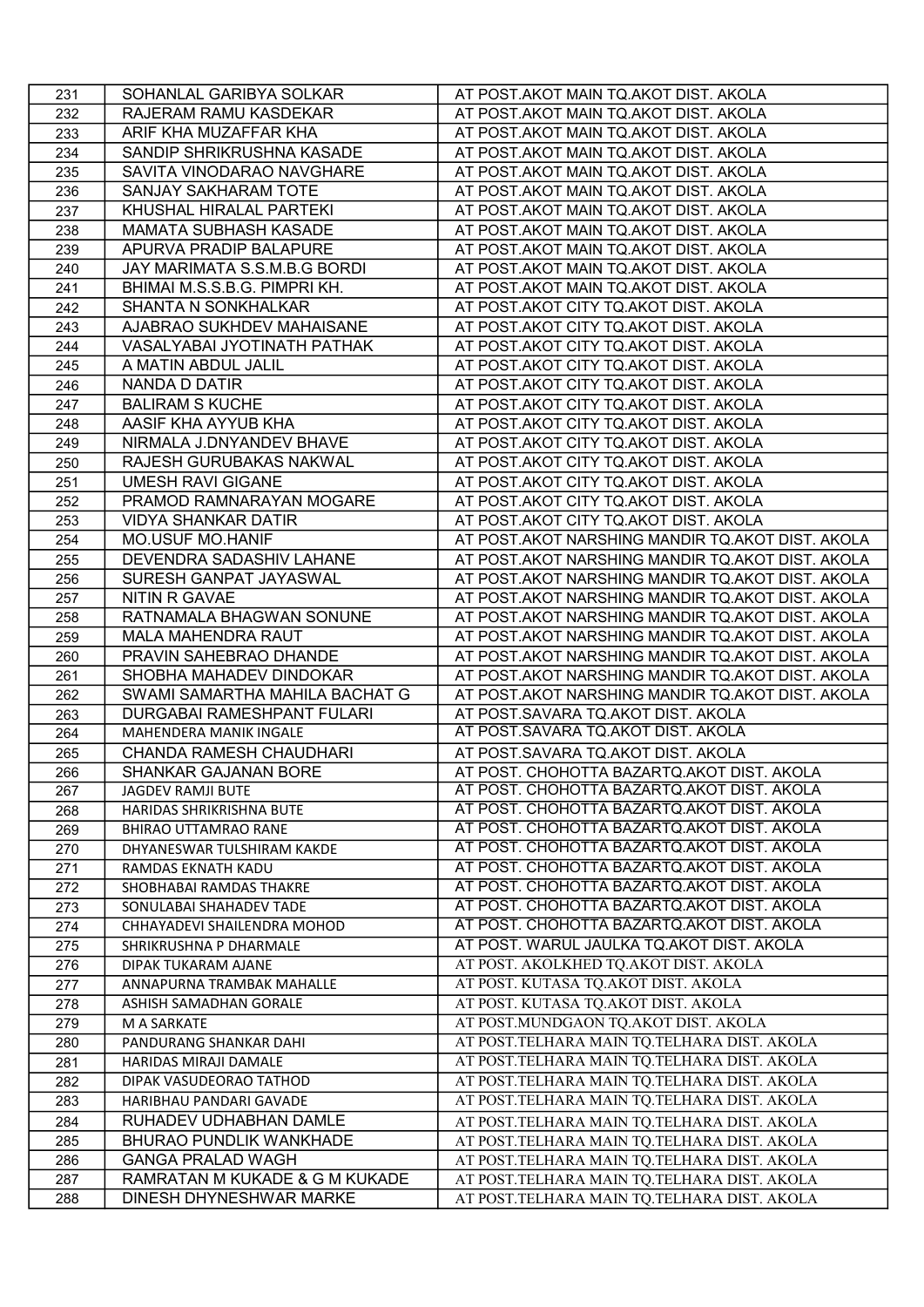| 289 | SANTOSH RAMKRUSHNA BHOBADE    | AT POST.TELHARA CITY TQ.TELHARA DIST. AKOLA   |
|-----|-------------------------------|-----------------------------------------------|
| 290 | <b>GANESH GANGARAM BODADE</b> | AT POST.TELHARA CITY TQ.TELHARA DIST. AKOLA   |
| 291 | PRAMOD MANIKRAO DHOLE         | AT POST.TELHARA CITY TQ.TELHARA DIST. AKOLA   |
| 292 | SHIVANAND DADARAO SANAP       | AT POST.TELHARA CITY TQ.TELHARA DIST. AKOLA   |
| 293 | SUMANBAI LAXMAN PILANTRE      | AT POST.HIWARKHED TQ.TELHARA DIST. AKOLA      |
| 294 | VINAYKUMAR ONKAR BHOPALE      | AT POST.HIWARKHED TQ.TELHARA DIST. AKOLA      |
| 295 | BHURELAL LALSING DHONDAL      | AT POST.HIWARKHED TQ.TELHARA DIST. AKOLA      |
| 296 | KYALASA KASHINATHA KASDEKAR   | AT POST.HIWARKHED TQ.TELHARA DIST. AKOLA      |
| 297 | <b>GURIDEV SW SA BA GAT</b>   | AT POST.HIWARKHED TQ.TELHARA DIST. AKOLA      |
| 298 | DEVAKABAI LAXMAN DHAGE        | AT POST.DANAPUR TQ.TELHARA DIST. AKOLA        |
| 299 | <b>GAJANAN BHIMRAO KHONE</b>  | AT POST.DANAPUR TQ.TELHARA DIST. AKOLA        |
| 300 | S N BOBDE                     | AT POST.ADAGAON BUJRUK TQ.TELHARA DIST. AKOLA |
| 301 | CHANDA RAMESH CHAUDHARI       | AT POST.ADAGAON BUJRUK TQ.TELHARA DIST. AKOLA |
| 302 | NILKHANTH MAHADEO PATHRIKAR   | AT POST.ADAGAON BUJRUK TQ.TELHARA DIST. AKOLA |
| 303 | SANTOSH GAJANAN DIKKAR        | AT POST.ADAGAON BUJRUK TQ.TELHARA DIST. AKOLA |
| 304 | CHANDA RAMESH CHAUDHARI       | AT POST.ADAGAON BUJRUK TQ.TELHARA DIST. AKOLA |
| 305 | NIRMALA GAUTAM SARDAR         | AT POST.ADAGAON BUJRUK TQ.TELHARA DIST. AKOLA |
|     | SUMAN HARIBHAU DHENGE         |                                               |
| 306 |                               | AT POST.ADAGAON BUJRUK TQ.TELHARA DIST. AKOLA |
| 307 | ADH V SACH SWA GAFUR PATEL    | AT POST.ADAGAON BUJRUK TQ.TELHARA DIST. AKOLA |
| 308 | <b>BHIKAJI MAROTI WAITKAR</b> | AT POST.BALAPUR TQ.BALAPUR DIST. AKOLA        |
| 309 | <b>RAJESH MNOHAR PATIL</b>    | AT POST.BALAPUR TQ.BALAPUR DIST. AKOLA        |
| 310 | KISAN MAHADEO UMALE           | AT POST.BALAPUR TQ.BALAPUR DIST. AKOLA        |
| 311 | MOHD AYAZ SAHEB RAQEEB SAHEB  | AT POST.BALAPUR TQ.BALAPUR DIST. AKOLA        |
| 312 | RAJESHRI VILAS INGALE         | AT POST.BALAPUR TQ.BALAPUR DIST. AKOLA        |
| 313 | KU MADHURI BALKRUSHNA SATHE   | AT POST.BALAPUR TQ.BALAPUR DIST. AKOLA        |
| 314 | KU.ASHVINI JANARDHAN DHORE    | AT POST.BALAPUR TQ.BALAPUR DIST. AKOLA        |
| 315 | <b>BABYBAI UTTAM SURVE</b>    | AT POST.BALAPUR TQ.BALAPUR DIST. AKOLA        |
| 316 | ADH.SACHIV.GRA.S.SAMITI.SAGAD | AT POST.BALAPUR TQ.BALAPUR DIST. AKOLA        |
| 317 | ADARSH.MAHILA.BACHAT.GAT.     | AT POST.BALAPUR TQ.BALAPUR DIST. AKOLA        |
| 318 | HARICHANDRA BALIRAM UGLE      | AT POST.URAL TQ.BALAPUR DIST. AKOLA           |
| 319 | SHASHIKALA PRALAD KOGADE      | AT POST.URAL TQ.BALAPUR DIST. AKOLA           |
| 320 | HIMMATRAO SHESHRAO KHEDKAR    | AT POST.URAL TQ.BALAPUR DIST. AKOLA           |
| 321 | NAGO TULSHIRAM NANDANE        | AT POST.URAL TQ.BALAPUR DIST. AKOLA           |
| 322 | KALAVATI LALUJI GAVAI         | AT POST.URAL TQ.BALAPUR DIST. AKOLA           |
| 323 | TULASHIRAM NAMDEO VARKARI     | AT POST.URAL TQ.BALAPUR DIST. AKOLA           |
| 324 | KUSUMBAI NARAYAN KHEDKAR      | AT POST.URAL TQ.BALAPUR DIST. AKOLA           |
| 325 | <b>GOPAL PRALHAD SULTANE</b>  | AT POST.URAL TQ.BALAPUR DIST. AKOLA           |
| 326 | RAMAI MAHILA SWA SAH SAMUH    | AT POST.URAL TQ.BALAPUR DIST. AKOLA           |
| 327 | LAXMAN GANPAT WELKAR          | AT POST. WADEGAON TQ.BALAPUR DIST. AKOLA      |
| 328 | SK ABDUL SHAIKH YASHIN        | AT POST. WADEGAON TQ.BALAPUR DIST. AKOLA      |
| 329 | RUPALI MANOHAR MANKAR         | AT POST.WADEGAON TQ.BALAPUR DIST. AKOLA       |
| 330 | DROPADI SAMBHAJI DONGARE      | AT POST. WADEGAON TQ.BALAPUR DIST. AKOLA      |
| 331 | VANDANA SHAMRAO BAWANE        | AT POST. WADEGAON TQ.BALAPUR DIST. AKOLA      |
| 332 | SAKUBAI PUNDALIK NAWKAR       | AT POST. WADEGAON TQ.BALAPUR DIST. AKOLA      |
| 333 | ANJANA DEWIDAS WAGH           | AT POST. WADEGAON TQ.BALAPUR DIST. AKOLA      |
| 334 | RUKMA SURYABHAN PACHPOR       | AT POST. WADEGAON TQ.BALAPUR DIST. AKOLA      |
| 335 | KASURA GOVIND MANKAR          | AT POST. WADEGAON TQ.BALAPUR DIST. AKOLA      |
| 336 | SANJAY SITARAM SARAP          | AT POST. WADEGAON TQ.BALAPUR DIST. AKOLA      |
| 337 | <b>GURUDEV BACHAT GAT</b>     | AT POST. WADEGAON TQ.BALAPUR DIST. AKOLA      |
| 338 | T BHAVANI BACHAT GAT WADEGAON | AT POST. WADEGAON TQ.BALAPUR DIST. AKOLA      |
| 339 | PRE&SECR SHRIKRUSHNA BA GAT   | AT POST.WADEGAON TQ.BALAPUR DIST. AKOLA       |
| 340 | JAY BHAWANI S B G NAGAD       |                                               |
|     | <b>EKVIRA S BCG NIMBA</b>     | AT POST.NIMBA TQ.BALAPUR DIST. AKOLA          |
| 341 |                               | AT POST.NIMBA TQ.BALAPUR DIST. AKOLA          |
| 342 | SHETKARI SHETMAAJUR MAHILA    | AT POST.NIMBA TQ.BALAPUR DIST. AKOLA          |
| 343 | SHE JAMIR SHE KADIR           | AT POST.PARAS TQ.BALAPUR DIST. AKOLA          |
| 344 | UMABAI RAVINDRA DONGARE       | AT POST.PARAS TQ.BALAPUR DIST. AKOLA          |
| 345 | <b>BABARAO MAHADEV MANKAR</b> | AT POST.HATRUN TQ.BALAPUR DIST. AKOLA         |
| 346 | MANDA SHANKAR KAROLE          | AT POST.HATRUN TQ.BALAPUR DIST. AKOLA         |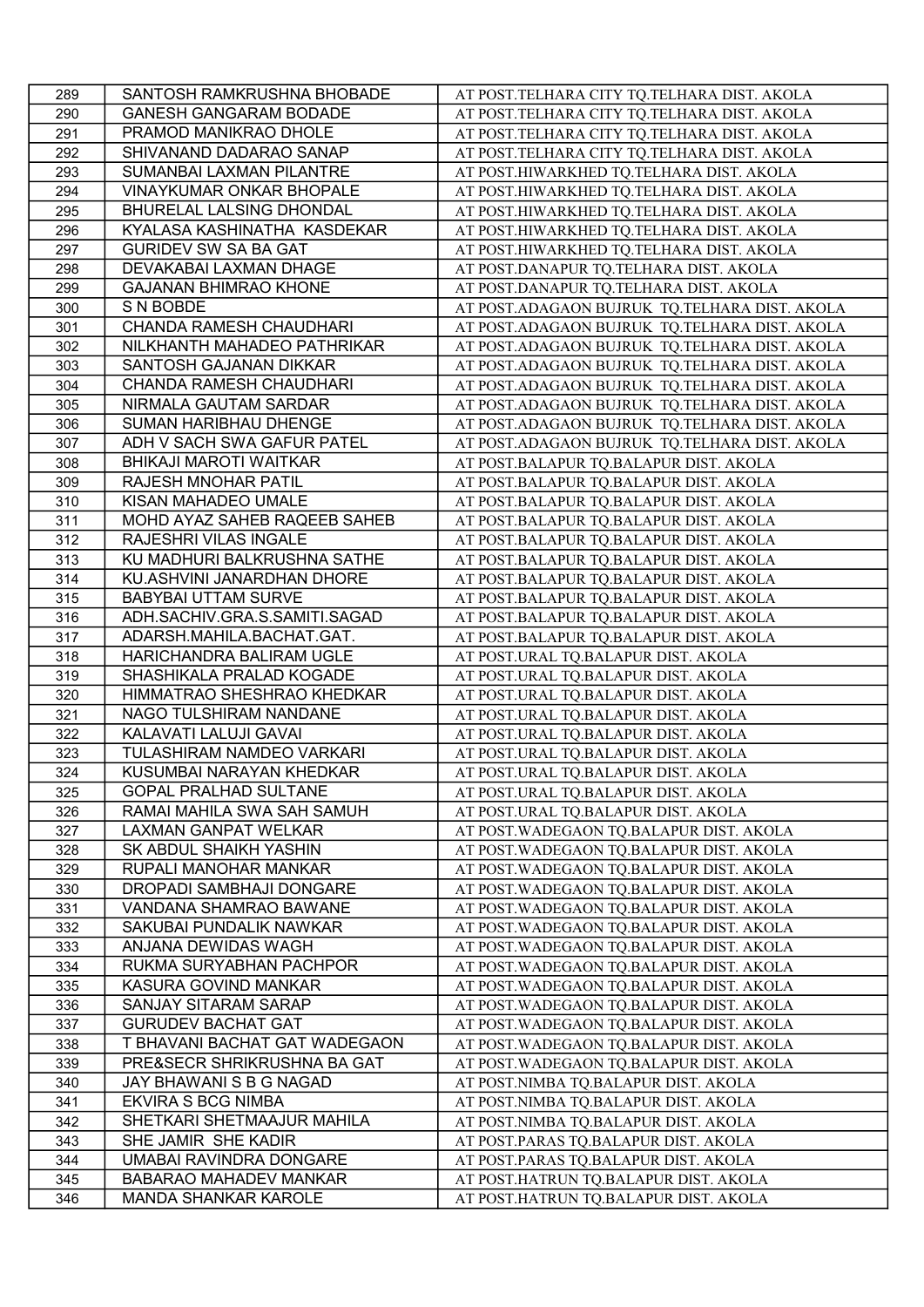| 347 | KAMAL JAGANNATH GAWNDE            | AT POST.HATRUN TQ.BALAPUR DIST. AKOLA |
|-----|-----------------------------------|---------------------------------------|
| 348 | HIRASING NAMDEO JADHO             | AT POST.PATUR TQ.PATUR DIST. AKOLA    |
| 349 | R. B BAURASHI                     | AT POST.PATUR TQ.PATUR DIST. AKOLA    |
| 350 | HALIMULI SAI FIRAJODDIN           | AT POST.PATUR TQ.PATUR DIST. AKOLA    |
| 351 | SARASWATI RAMCHANDRA HIRALKAR     | AT POST.PATUR TQ.PATUR DIST. AKOLA    |
| 352 | KU.SWATI ARJUN PATIL              | AT POST.PATUR TQ.PATUR DIST. AKOLA    |
| 353 | RAHIMABEE SH. AFSAR               | AT POST.PATUR TQ.PATUR DIST. AKOLA    |
| 354 | PRITI ARJUN TAPPE                 | AT POST.PATUR TQ.PATUR DIST. AKOLA    |
| 355 | MU.PRAVARTAK NIYO.KRUSHAK B.F.    | AT POST.PATUR TQ.PATUR DIST. AKOLA    |
| 356 | MEGHASHAM BALDEV KALANTRI         | AT POST.CHANNI TQ.PATUR DIST. AKOLA   |
| 357 | DNANDEV DEVIDAS GADAVE            | AT POST.CHANNI TQ.PATUR DIST. AKOLA   |
| 358 | VISHWANATH N TALE                 | AT POST.CHANNI TQ.PATUR DIST. AKOLA   |
| 359 | NARAYAN DEORAO PACHPOR            | AT POST.CHANNI TQ.PATUR DIST. AKOLA   |
| 360 | RANIDAS AMOLCHAND TAVARI          | AT POST.CHANNI TQ.PATUR DIST. AKOLA   |
| 361 | PRALHAD PARASHRAM WAHOKAR         | AT POST.CHANNI TQ.PATUR DIST. AKOLA   |
| 362 | LAXMAN KISAN DANDALE              | AT POST.CHANNI TQ.PATUR DIST. AKOLA   |
| 363 | LAXMAN BALWANT PACHPOR            | AT POST.CHANNI TQ.PATUR DIST. AKOLA   |
| 364 | SHIVRAM TUKARAM MAHOKAR           | AT POST.CHANNI TQ.PATUR DIST. AKOLA   |
| 365 | MURLIDHAR RAMCHANDRA KAVALE       | AT POST.CHANNI TQ.PATUR DIST. AKOLA   |
| 366 | SHANTABAI PANDURANG INGALE        | AT POST.CHANNI TQ.PATUR DIST. AKOLA   |
| 367 | PRALHAD SAHEBRAO PACHPOR          | AT POST.CHANNI TQ.PATUR DIST. AKOLA   |
| 368 | RAMKRUSHNA SAMPAT PACHPOR         | AT POST.CHANNI TQ.PATUR DIST. AKOLA   |
| 369 | SADASHIV SAKHARAM KALE            | AT POST.CHANNI TQ.PATUR DIST. AKOLA   |
| 370 | SHANTILAL MOTILAL NAHAR           | AT POST.CHANNI TQ.PATUR DIST. AKOLA   |
| 371 | RAIBHAN SAKHARAM WANKHADE         | AT POST.CHANNI TQ.PATUR DIST. AKOLA   |
| 372 | RAMCHANDRA PARASRAM GHATOL        | AT POST.CHANNI TQ.PATUR DIST. AKOLA   |
| 373 | PRALHAD YADAV PACHPOR             | AT POST.CHANNI TQ.PATUR DIST. AKOLA   |
| 374 | <b>MOHAN HARIBHAU UMALE</b>       | AT POST.CHANNI TQ.PATUR DIST. AKOLA   |
| 375 | VITTHAL KHUSAHL MAHANKAR          | AT POST.CHANNI TQ.PATUR DIST. AKOLA   |
| 376 | RAJARAM CHINKAJI WANKHADE         | AT POST.CHANNI TQ.PATUR DIST. AKOLA   |
| 377 | LATABAI SURESH FALAKE             | AT POST.CHANNI TQ.PATUR DIST. AKOLA   |
| 378 | MANGALA PANDIT BUNDHE             | AT POST.CHANNI TQ.PATUR DIST. AKOLA   |
| 379 | RUMKHAN SUJANKHAN                 | AT POST.CHANNI TQ.PATUR DIST. AKOLA   |
| 380 | NARAYAN SITARAM REVASKAR          | AT POST.CHANNI TQ.PATUR DIST. AKOLA   |
| 381 | DAGDU SHANKAR HIRARKAR            | AT POST.CHANNI TQ.PATUR DIST. AKOLA   |
| 382 | SARANGDHAR GOVINDA DHORE          | AT POST.CHANNI TQ.PATUR DIST. AKOLA   |
| 383 | SHAFIKHAN MAJIDKHAN               | AT POST.CHANNI TQ.PATUR DIST. AKOLA   |
| 384 | <b>GAJANAN TULSHIRAM MOKODKAR</b> | AT POST.CHANNI TQ.PATUR DIST. AKOLA   |
| 385 | PRAKASH G DESHMUKH                | AT POST.CHANNI TQ.PATUR DIST. AKOLA   |
| 386 | <b>GULABRAO ARJUN PALHADE</b>     | AT POST.CHANNI TQ.PATUR DIST. AKOLA   |
| 387 | <b>MALANBI HUSEN SHA</b>          | AT POST.CHANNI TQ.PATUR DIST. AKOLA   |
| 388 | DAGADU SONAJI CHINCHPHULE         | AT POST.CHANNI TQ.PATUR DIST. AKOLA   |
| 389 | SK ABDUL SK BHADU                 | AT POST.CHANNI TQ.PATUR DIST. AKOLA   |
| 390 | RAMESHWAR SHRIPAT KALE            | AT POST.CHANNI TQ.PATUR DIST. AKOLA   |
| 391 | SURBHAN KOLSHIRAM WANKHDE         | AT POST.CHANNI TQ.PATUR DIST. AKOLA   |
| 392 | SATYABHAMA RAMESHWAR GHULE        | AT POST.CHANNI TQ.PATUR DIST. AKOLA   |
| 393 | ANANADA SAMBHAJI PANDE            | AT POST.CHANNI TQ.PATUR DIST. AKOLA   |
| 394 | JAY BAJRANG VYAM SHALA            | AT POST.CHANNI TQ.PATUR DIST. AKOLA   |
| 395 | SUBHASH SAHADEV DANDALE           | AT POST.CHANNI TQ.PATUR DIST. AKOLA   |
| 396 | RADHABAI SAKHARAM BORADE          | AT POST.CHANNI TQ.PATUR DIST. AKOLA   |
| 397 | NANDALAL SHANKARRAO WAINDESHKA    | AT POST.CHANNI TQ.PATUR DIST. AKOLA   |
| 398 | <b>SURESH D FALKE</b>             | AT POST.CHANNI TQ.PATUR DIST. AKOLA   |
| 399 | LAKSHAMAN NATHUJI SOUDALE         | AT POST.CHANNI TQ.PATUR DIST. AKOLA   |
| 400 | MANKARNA FAKIRA GHATEKAR          | AT POST.CHANNI TQ.PATUR DIST. AKOLA   |
| 401 | SANJAY RAMRAO KOLASE              | AT POST.CHANNI TQ.PATUR DIST. AKOLA   |
| 402 | WASUDEV SUKHDEV MADOKAR           | AT POST.CHANNI TQ.PATUR DIST. AKOLA   |
| 403 | VASANT YASAVANT WANKHADE          | AT POST.CHANNI TQ.PATUR DIST. AKOLA   |
| 404 | <b>VENUTAI SHESHRAO GHULE</b>     | AT POST.CHANNI TQ.PATUR DIST. AKOLA   |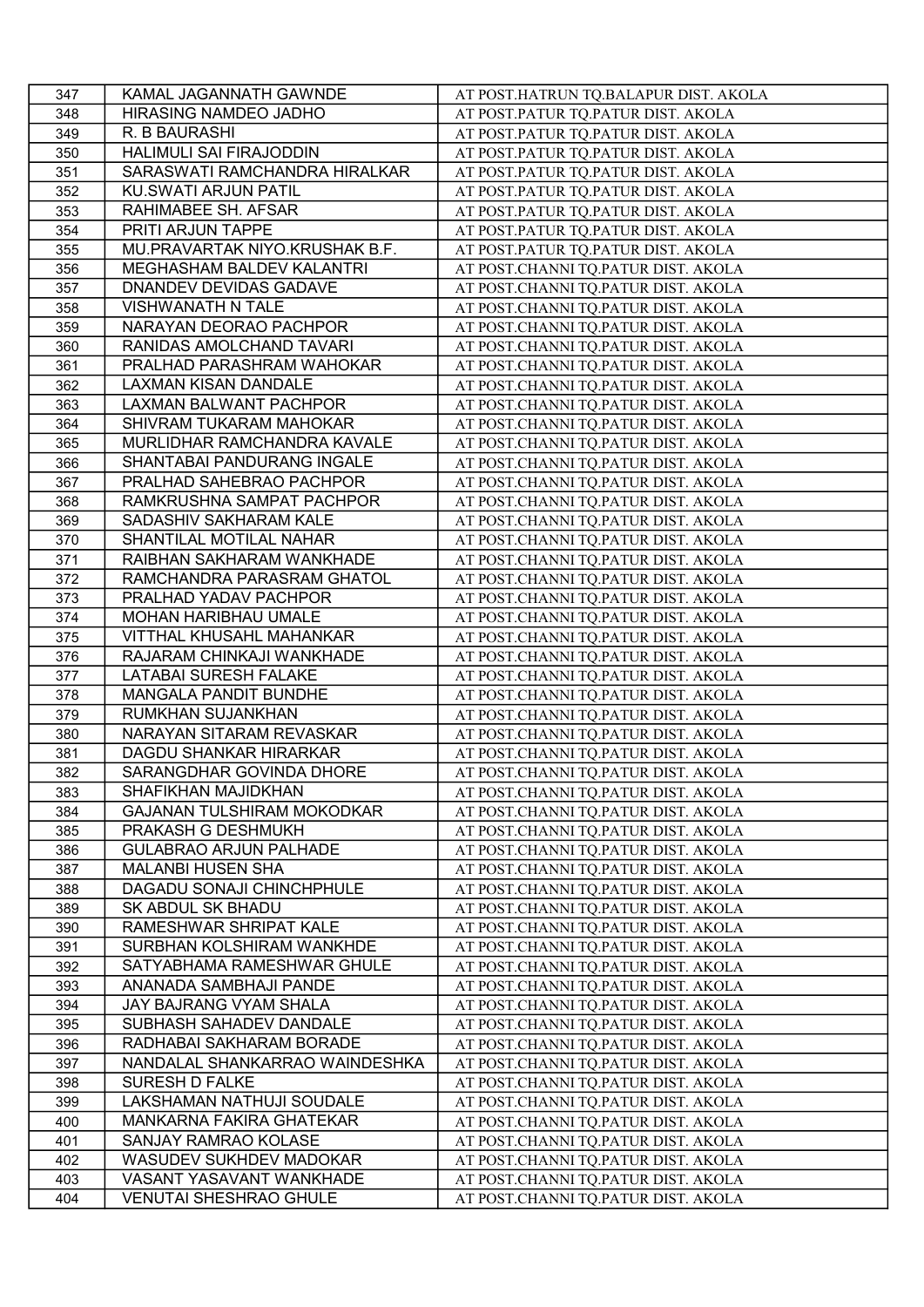| 405 | YASHWANTA GRAM SAMRUDHHI YOJNA   | AT POST.CHANNI TQ.PATUR DIST. AKOLA  |
|-----|----------------------------------|--------------------------------------|
| 406 | <b>MO. RAIS SK. HATAM</b>        | AT POST.CHANNI TQ.PATUR DIST. AKOLA  |
| 407 | GAJAJNAN WASUDEV KAVHALE         | AT POST.CHANNI TQ.PATUR DIST. AKOLA  |
| 408 | ANAYATKHAN MUNIRKHAN             | AT POST.CHANNI TQ.PATUR DIST. AKOLA  |
| 409 | AASIFKHAN POLADKHAN              | AT POST.CHANNI TQ.PATUR DIST. AKOLA  |
| 410 | RAMDAS HARIBHAU UMALE            | AT POST.CHANNI TQ.PATUR DIST. AKOLA  |
| 411 | SAVITA ARVIND DESHMUKH           | AT POST.CHANNI TQ.PATUR DIST. AKOLA  |
| 412 | KRUSHI SANJIVINI MAHILA BACHAT   | AT POST.CHANNI TQ.PATUR DIST. AKOLA  |
| 413 | <b>GAYATRI MAHILA BACHAT GAT</b> | AT POST.CHANNI TQ.PATUR DIST. AKOLA  |
| 414 | JAHIRKHAN DAULATKHAN             | AT POST.CHANNI TQ.PATUR DIST. AKOLA  |
| 415 | MATOSHREE JIJAU SWAM SAYA BACH   | AT POST.CHANNI TQ.PATUR DIST. AKOLA  |
| 416 | SANTOSH RAMCHANDRA GHATOL        | AT POST.CHANNI TQ.PATUR DIST. AKOLA  |
| 417 | <b>VIKRAM HARI SARDAR</b>        | AT POST.CHANNI TQ.PATUR DIST. AKOLA  |
| 418 | <b>MAOSEBI V SH ABBAS</b>        | AT POST.CHANNI TQ.PATUR DIST. AKOLA  |
| 419 | RAMCHANDRA MOTIRAM DANDALE       | AT POST.CHANNI TQ.PATUR DIST. AKOLA  |
| 420 | SHAKIRKHA DAULATKHA              | AT POST.CHANNI TQ.PATUR DIST. AKOLA  |
| 421 | MADHUKAR AVCHITRAO DESHMUKH      | AT POST.CHANNI TQ.PATUR DIST. AKOLA  |
| 422 | VILAS D MORE                     | AT POST.CHANNI TQ.PATUR DIST. AKOLA  |
| 423 | PRAMILABAI BABARAO DESHMUKH      | AT POST.CHANNI TQ.PATUR DIST. AKOLA  |
| 424 | MUSTAK KHA TASLIM KHA            | AT POST.CHANNI TQ.PATUR DIST. AKOLA  |
| 425 | NARAYAN SHANKAR DANDALE          | AT POST.CHANNI TQ.PATUR DIST. AKOLA  |
| 426 | <b>BHIMRAO D PACHPOR</b>         | AT POST.CHANNI TQ.PATUR DIST. AKOLA  |
| 427 | DHANRAJ CHINSUKH DAS             | AT POST.CHANNI TQ.PATUR DIST. AKOLA  |
| 428 | MAHA. THITBODHI BAHU. VIKAS MA   | AT POST.CHANNI TQ.PATUR DIST. AKOLA  |
| 429 | ABEDKHA KADARKHA                 | AT POST.CHANNI TQ.PATUR DIST. AKOLA  |
| 430 | MAHADEO BHAVANI HARAMKAR         | AT POST.CHANNI TQ.PATUR DIST. AKOLA  |
| 431 | <b>JADARKHA MUNIRKHA</b>         | AT POST.CHANNI TQ.PATUR DIST. AKOLA  |
| 432 | JAI HANUMAN SHETKARI BACHAT GA   | AT POST.CHANNI TQ.PATUR DIST. AKOLA  |
| 433 | TAPIYA SHETKARI BACHAT GAT       | AT POST.CHANNI TQ.PATUR DIST. AKOLA  |
| 434 | JOKHARKHA BILARKHA               | AT POST.CHANNI TQ.PATUR DIST. AKOLA  |
| 435 | MAHATMA FULE SW S BACHAT         | AT POST.CHANNI TQ.PATUR DIST. AKOLA  |
| 436 | SARWADHARMA SAMBHAV SHETKARI     | AT POST.CHANNI TQ.PATUR DIST. AKOLA  |
| 437 | RAMKRUSHAN PARASRAM RAVANKAR     | AT POST.CHANNI TQ.PATUR DIST. AKOLA  |
| 438 | SUMANBAI HARIBHAU PARASKAR       | AT POST.CHANNI TQ.PATUR DIST. AKOLA  |
| 439 | RUKHMABAI NAMDEV DHORE           | AT POST.CHANNI TQ.PATUR DIST. AKOLA  |
| 440 | SASHIKALA MAHADEV SULOKAR        | AT POST.CHANNI TQ.PATUR DIST. AKOLA  |
| 441 | SHRI VITTHAL KISAN BACHAT GAT    | AT POST.CHANNI TQ.PATUR DIST. AKOLA  |
| 442 | NIYOJIT SHIVSHAKTI PANI VATAP    | AT POST.CHANNI TQ.PATUR DIST. AKOLA  |
| 443 | VINOD NIRANJAN WAHOKAR           | AT POST.CHANNI TQ.PATUR DIST. AKOLA  |
| 444 | GAJANAN PANI WAPAR SAH SAN       | AT POST.CHANNI TQ.PATUR DIST. AKOLA  |
| 445 | PUNDLIK NARAYAN WANKHADE         | AT POST.CHANNI TQ.PATUR DIST. AKOLA  |
| 446 | GOUKARNA VIDHYADHAR VIDHATE      | AT POST.CHANNI TQ.PATUR DIST. AKOLA  |
| 447 | RAMDAS DATTU MORE                | AT POST.CHANNI TQ.PATUR DIST. AKOLA  |
| 448 | JILU BEG AJIJ BEG                | AT POST.CHANNI TQ.PATUR DIST. AKOLA  |
| 449 | VIDHYATAI SHYAM DESHMUKH         | AT POST.CHANNI TQ.PATUR DIST. AKOLA  |
| 450 | RIJWANA BEGAM SK. NAJIM          | AT POST.CHANNI TQ.PATUR DIST. AKOLA  |
| 451 | TAIBAI LAXMAN PALHADE            | AT POST.CHANNI TQ.PATUR DIST. AKOLA  |
| 452 | <b>GAJENDRA KISAN KHANDARE</b>   | AT POST.CHANNI TQ.PATUR DIST. AKOLA  |
| 453 | MONIKA DINESH WADEKAR            | AT POST.CHANNI TQ.PATUR DIST. AKOLA  |
| 454 | GOTIRAM MAHIPAT WANKHADE         | AT POST.CHANNI TQ.PATUR DIST. AKOLA  |
| 455 | HARIOM AGRO SERVICE CENTER CHA   | AT POST.CHANNI TQ.PATUR DIST. AKOLA  |
| 456 | ZP PRI MAR SCHOOL BANDKAM AC     | AT POST.CHANNI TQ.PATUR DIST. AKOLA  |
| 457 | SHIVANI SAY SA GAT JARANDI-      | AT POST.CHANNI TQ.PATUR DIST. AKOLA  |
| 458 | EKATA MA GAT KHETRI              | AT POST.CHANNI TQ.PATUR DIST. AKOLA  |
| 459 | DESHMUKH DINKAR BHAURAO          | AT POST.ALEGAON TQ.PATUR DIST. AKOLA |
| 460 | SUKHADEV K GHAYAVAT              | AT POST.ALEGAON TQ.PATUR DIST. AKOLA |
| 461 | <b>SAHEB A SHELKE</b>            | AT POST.ALEGAON TQ.PATUR DIST. AKOLA |
| 462 | SURESH PANDURANG RATHOD          | AT POST.ALEGAON TQ.PATUR DIST. AKOLA |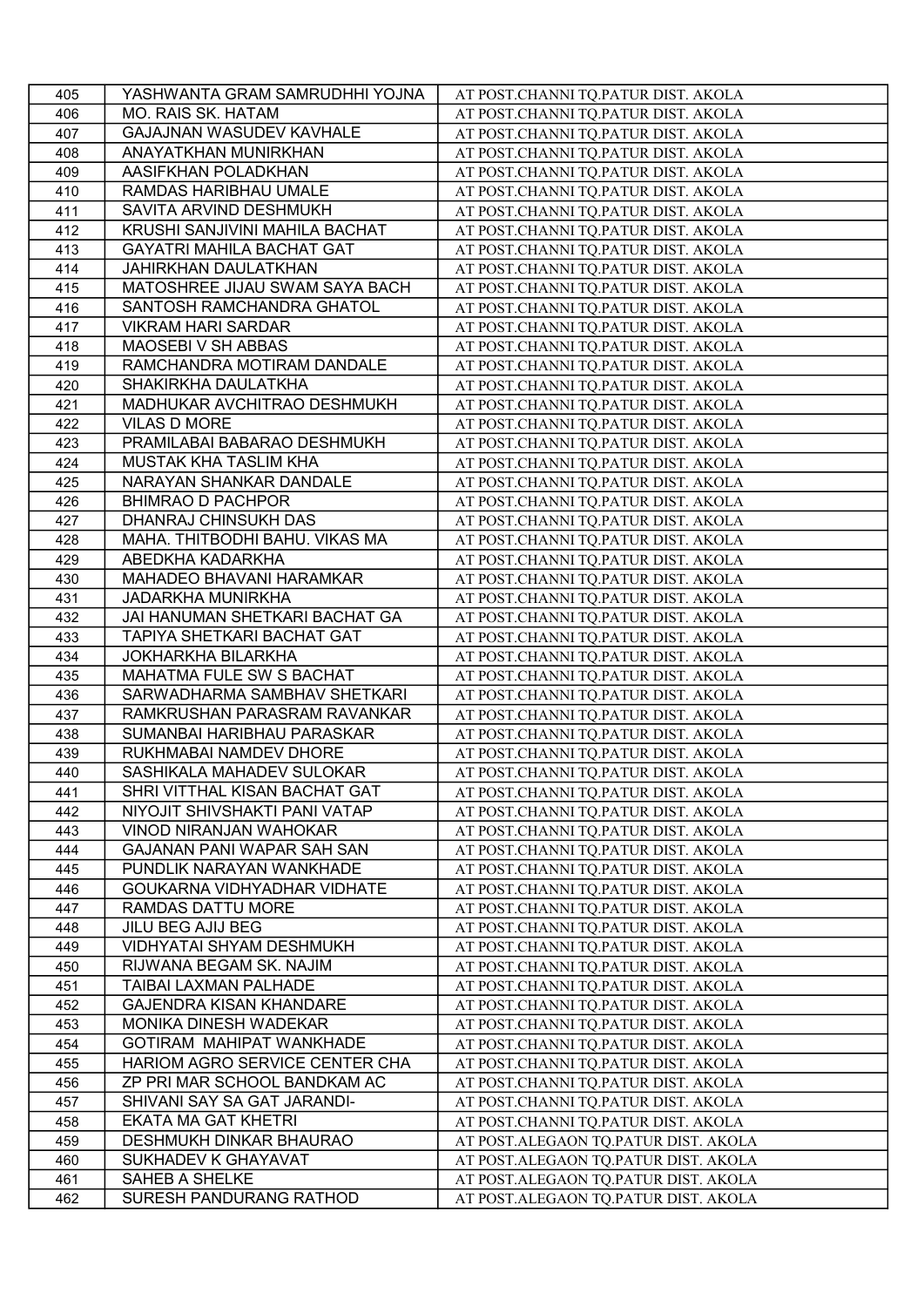| 463        | NAJIM KHA NASIR KHA                                 | AT POST.ALEGAON TO.PATUR DIST. AKOLA                                                         |
|------------|-----------------------------------------------------|----------------------------------------------------------------------------------------------|
| 464        | KAILAS BHIKAJI DAKHORE                              | AT POST.ALEGAON TO.PATUR DIST. AKOLA                                                         |
| 465        | MOTIRAM JAGDEO CHATARKAR                            | AT POST.ALEGAON TQ.PATUR DIST. AKOLA                                                         |
| 466        | <b>BABAN VYANKAT SHELKE</b>                         | AT POST.ALEGAON TQ.PATUR DIST. AKOLA                                                         |
| 467        | <b>RAMESH RAISING CHAVAN</b>                        | AT POST.ALEGAON TQ.PATUR DIST. AKOLA                                                         |
| 468        | <b>GAJANAN B CHWAN</b>                              | AT POST.ALEGAON TQ.PATUR DIST. AKOLA                                                         |
| 469        | <b>LAXMI S SHINDE</b>                               | AT POST.ALEGAON TQ.PATUR DIST. AKOLA                                                         |
| 470        | <b>GAJANAN MAHARAJ GAT PACHARN</b>                  | AT POST.ALEGAON TQ.PATUR DIST. AKOLA                                                         |
| 471        | MAHADEV TULSHIRAM NIMBOKAR                          | AT POST.SASTI TQ.PATUR DIST. AKOLA                                                           |
| 472        | VACHALABAI V KHANDARE                               | AT POST.SASTI TQ.PATUR DIST. AKOLA                                                           |
| 473        | KISANRAO NAGOJI BHALERAO                            | AT POST.MURTIZAPUR MAIN TQ.MURTIZAPUR DIST. AKOLA                                            |
| 474        | PARMESHWAR RAMNIVAS BAHETI                          | AT POST.MURTIZAPUR MAIN TQ.MURTIZAPUR DIST. AKOLA                                            |
| 475        | RAMKRUSHNA SHAMRAO MHASAYE                          | AT POST.MURTIZAPUR MAIN TQ.MURTIZAPUR DIST. AKOLA                                            |
| 476        | RAMESH SHIRRAM MULE                                 | AT POST.MURTIZAPUR MAIN TQ.MURTIZAPUR DIST. AKOLA                                            |
| 477        | SHE.SUBHAN SHE.ABDUL                                | AT POST.MURTIZAPUR MAIN TQ.MURTIZAPUR DIST. AKOLA                                            |
| 478        | <b>MANOHAR G DHUMALE</b>                            | AT POST.MURTIZAPUR MAIN TQ.MURTIZAPUR DIST. AKOLA                                            |
| 479        | PRAKASH SHRIKRUSH RAUT                              |                                                                                              |
|            | RAMJIVAN RAMNIVAS BAHETI                            | AT POST.MURTIZAPUR MAIN TQ.MURTIZAPUR DIST. AKOLA                                            |
| 480        |                                                     | AT POST.MURTIZAPUR MAIN TQ.MURTIZAPUR DIST. AKOLA                                            |
| 481        | SANTOSH RAGHUNATH SHIGANE                           | AT POST.MURTIZAPUR MAIN TQ.MURTIZAPUR DIST. AKOLA                                            |
| 482        | <b>JANARDHAN SUBHAS SARAP</b>                       | AT POST.MURTIZAPUR MAIN TQ.MURTIZAPUR DIST. AKOLA                                            |
| 483        | SSA & MPSP SELU BAJAR                               | AT POST.MURTIZAPUR MAIN TQ.MURTIZAPUR DIST. AKOLA                                            |
| 484        | PRALHAD VITTUJI SABLE                               | <b>AKOLA</b>                                                                                 |
| 485        | <b>BHASKAR N SURSUTE</b>                            | <b>AKOLA</b>                                                                                 |
| 486        | RADHABAI KHEMRAJ TILLORE                            | <b>AKOLA</b>                                                                                 |
| 487        | AKSHAY NAWALKISHOR LAKHOTAYA                        | <b>AKOLA</b>                                                                                 |
| 488        | MANGESH PRALHAD AMBHORE                             | <b>AKOLA</b>                                                                                 |
| 489        | BHAGVAN VASANTA JAMNIK                              | <b>AKOLA</b>                                                                                 |
| 490        | NILKHANT BHIMRAO JAVARKAR                           | AT POST.MURTIZAPUR CITY TQ.MURTIZAPUR DIST. AKOLA                                            |
| 491        | SANJAY BHASHKAR KUKADE                              | AT POST.MURTIZAPUR CITY TQ.MURTIZAPUR DIST. AKOLA                                            |
| 492        | <b>MAYURI VIJAY SABALE</b>                          | AT POST.MURTIZAPUR CITY TQ.MURTIZAPUR DIST. AKOLA                                            |
| 493        | SUMANBAI BAPURAO BOPURKAR                           | AT POST.MURTIZAPUR CITY TQ.MURTIZAPUR DIST. AKOLA                                            |
| 494        | SHOBHABAI MANOHARRAO BUNDE                          | AT POST.MURTIZAPUR CITY TQ.MURTIZAPUR DIST. AKOLA                                            |
| 495        | MUSTAK BEG JAHIR BEG                                | AT POST.MURTIZAPUR CITY TQ.MURTIZAPUR DIST. AKOLA                                            |
| 496        | P S THAKRE                                          | AT POST.MURTIZAPUR CITY TQ.MURTIZAPUR DIST. AKOLA                                            |
| 497        | SIDARTH VIDYALAY MURTIZAPUR                         | AT POST.MURTIZAPUR CITY TQ.MURTIZAPUR DIST. AKOLA                                            |
| 498        | <b>GITABAI PANNALAL KASAT</b>                       | AT POST.MANA TQ.MURTIZAPUR DIST. AKOLA                                                       |
| 499        | ALOK NANDKISHOR TAPDIYA                             | AT POST.MANA TQ.MURTIZAPUR DIST. AKOLA                                                       |
| 500        | PURNAJI JAYSING CHAKRE                              | AT POST.MANA TQ.MURTIZAPUR DIST. AKOLA                                                       |
| 501        | SHALIKRAM DEVMAN WANKAHDE                           | AT POST.MANA TQ.MURTIZAPUR DIST. AKOLA                                                       |
| 502        | VAISHALI MANGESH BHAD                               |                                                                                              |
|            |                                                     |                                                                                              |
| 503        | RESHMATAI H GAVANDE                                 | AT POST.KURUM TQ.MURTIZAPUR DIST. AKOLA<br>AT POST.KURUM TO.MURTIZAPUR DIST. AKOLA           |
| 504        | BALAJI K BAJAD                                      | AT POST.KURUM TQ.MURTIZAPUR DIST. AKOLA                                                      |
| 505        | KOMAL VIJAY CHAUDHARI A P K VI                      | AT POST.KURUM TQ.MURTIZAPUR DIST. AKOLA                                                      |
| 506        | CHACHAL VIJAY CHAUDHARI APK VI                      |                                                                                              |
|            |                                                     | AT POST.KURUM TQ.MURTIZAPUR DIST. AKOLA                                                      |
| 507        | CHANDA RAVINDRA SABALE                              | AT POST.KURUM TQ.MURTIZAPUR DIST. AKOLA                                                      |
| 508        | ONKAR VASUDAV THATHE                                | AT POST.KARANJA MAIN.TQ.KARANJA DIST. WASHIM                                                 |
| 509        | PRABHAKAR RAJARAM SAWANT                            | AT POST.KARANJA MAIN.TQ.KARANJA DIST. WASHIM                                                 |
| 510        | UADEBHAN CHINTAMAN WAKODE                           | AT POST.KARANJA MAIN.TQ.KARANJA DIST. WASHIM                                                 |
| 511        | DEVIDAS VANKAT AVTALE                               | AT POST.KARANJA MAIN.TQ.KARANJA DIST. WASHIM                                                 |
| 512        | RUKHAMINA RATAN VARGHAT                             | AT POST.KARANJA MAIN.TQ.KARANJA DIST. WASHIM                                                 |
| 513        | SALIMKHA SHADATKHA                                  | AT POST.KARANJA MAIN.TQ.KARANJA DIST. WASHIM                                                 |
| 514        | SAMIR PRABHAKAR DESHPANDE                           | AT POST.KARANJA MAIN.TQ.KARANJA DIST. WASHIM                                                 |
| 515        | <b>BANO MAHAMMAD CHAUDHARI</b>                      | AT POST.KARANJA MAIN.TQ.KARANJA DIST. WASHIM                                                 |
| 516        | SUBHASH NAMDEO BHAGAT                               | AT POST.KARANJA MAIN.TQ.KARANJA DIST. WASHIM                                                 |
| 517        | RAJU TULSHIRAM MANVAR                               | AT POST.KARANJA MAIN.TQ.KARANJA DIST. WASHIM                                                 |
| 518        | <b>GAFFAR RAMJAN GARVE</b>                          | AT POST.KARANJA MAIN.TQ.KARANJA DIST. WASHIM                                                 |
| 519<br>520 | A MAJID A RAPHIK<br><b>GAJANAN CHAMPAT SHEDMAKE</b> | AT POST.KARANJA MAIN.TQ.KARANJA DIST. WASHIM<br>AT POST.KARANJA MAIN.TQ.KARANJA DIST. WASHIM |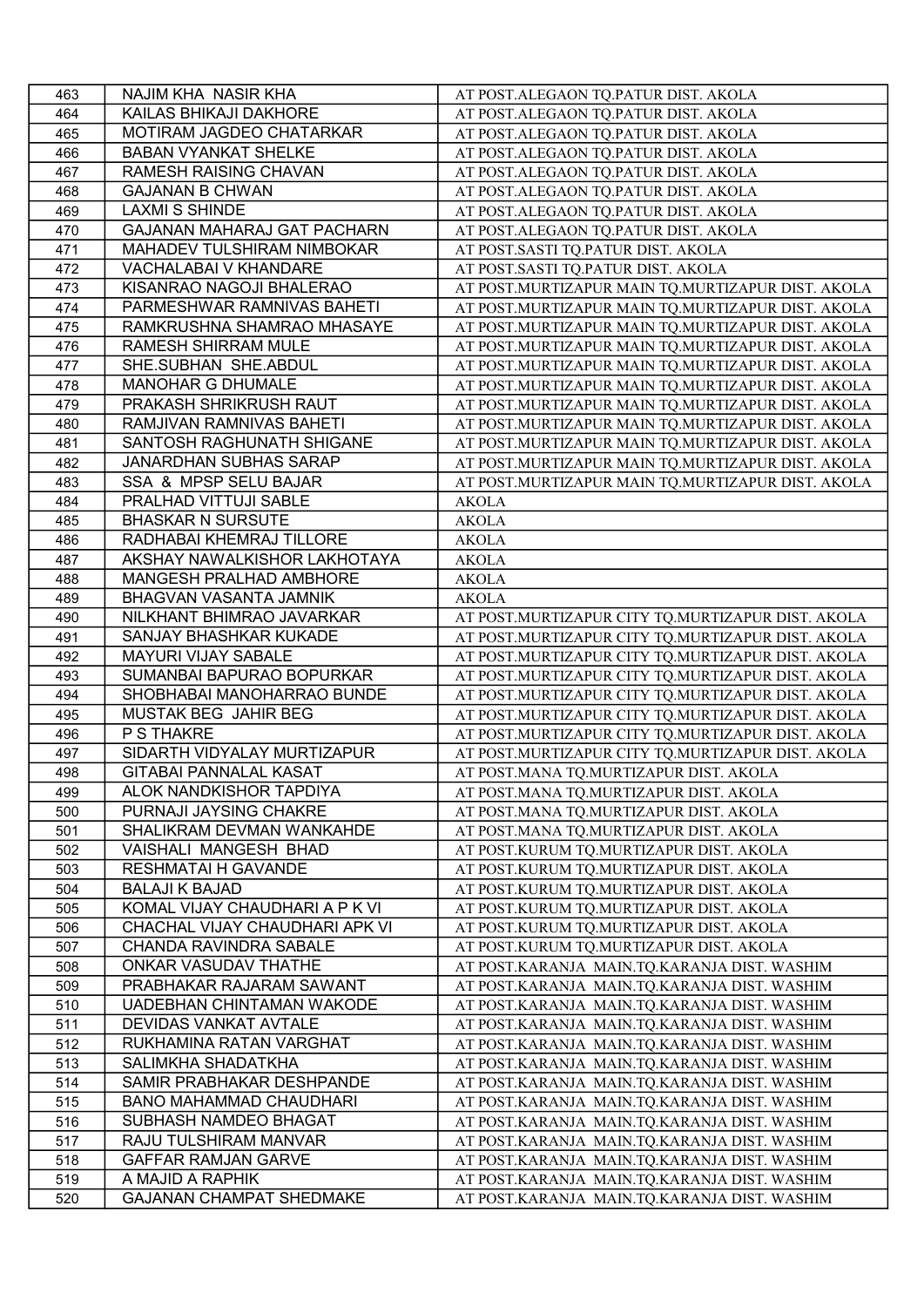| 521 | OM SAI MS.S.B.G.YAWATA           | AT POST.KARANJA MAIN.TQ.KARANJA DIST. WASHIM        |
|-----|----------------------------------|-----------------------------------------------------|
| 522 | ANNAPURNA SHESHRAO DHORE         | AT POST.KAMARGAON .TQ.KARANJA DIST. WASHIM          |
| 523 | KASHINATH RAJARAM THAKARE        | AT POST.KAMARGAON .TQ.KARANJA DIST. WASHIM          |
| 524 | SUKHADEO GANUJI WANKHADE         | AT POST.KAMARGAON .TQ.KARANJA DIST. WASHIM          |
| 525 | A.KADEER M.JAMMA ABDUL           | AT POST.UMBARADA BAZAR .TQ.KARANJA DIST. WASHIM     |
| 526 | <b>VISHNU SHANKARRAO TIRMARE</b> | AT POST.UMBARADA BAZAR .TQ.KARANJA DIST. WASHIM     |
| 527 | KAUSALYABAI SHRIRAM JEWALE       | AT POST.UMBARADA BAZAR .TQ.KARANJA DIST. WASHIM     |
| 528 | TUKARAM DASHRATH RAUT            | AT POST.UMBARADA BAZAR .TQ.KARANJA DIST. WASHIM     |
| 529 | AVSAYAK PRE SIKSHAK KAR PAT SA   | AT POST.DHANAJ BU .TQ.KARANJA DIST. WASHIM          |
| 530 | PANJABRAO SITARAM DESHMOKH       | AT POST.DHANAJ BU .TQ.KARANJA DIST. WASHIM          |
| 531 | PUSHPABAI PRALHAD YEOTIKAR       | AT POST.DHANAJ BU .TQ.KARANJA DIST. WASHIM          |
| 532 | ALAKA RAM MASKE                  | AT POST.DHANAJ BU .TQ.KARANJA DIST. WASHIM          |
| 533 | MARUTI UKANDA PAWAR              | AT POST.POHA .TQ.KARANJA DIST. WASHIM               |
| 534 | YOGENDRA FAKIRAJI KHANDARE       | AT POST.POHA .TQ.KARANJA DIST. WASHIM               |
| 535 | DAGADU BAJIRAO SHINDE            | <b>WASHIM</b>                                       |
| 536 | ANIL MAHADEVAPPA GORLE           | <b>WASHIM</b>                                       |
| 537 | VAISHALI TEJRAO BHAGT            | <b>WASHIM</b>                                       |
|     | SHURESH VAMAN BELKHEDE           |                                                     |
| 538 |                                  | <b>WASHIM</b>                                       |
| 539 | <b>BUDDHOBAI BURI PARSUWALE</b>  | <b>WASHIM</b>                                       |
| 540 | LALULAL MOTILAL AHIR             | <b>WASHIM</b>                                       |
| 541 | <b>DEVRAO BALIRAM PISE</b>       | <b>WASHIM</b>                                       |
| 542 | <b>SARUBAI K HIMGIRE</b>         | <b>WASHIM</b>                                       |
| 543 | KAUSALYABAI RAJARAM INGOLE       | <b>WASHIM</b>                                       |
| 544 | SUDHIR DIGAMBAR INGALE           | <b>WASHIM</b>                                       |
| 545 | PRITI DAMODAR LUNGE              | <b>WASHIM</b>                                       |
| 546 | KALNU KACHRU AMTE                | <b>WASHIM</b>                                       |
| 547 | SADASHIV ABLAJI INGLE            | <b>WASHIM</b>                                       |
| 548 | DATTA BUDHU CHAVAN               | <b>WASHIM</b>                                       |
| 549 | SUNITA VI PRASHANT NATKAR        | <b>WASHIM</b>                                       |
| 550 | VISHAL VASANTA MANVAR            | WASHIM                                              |
| 551 | UJWALA SANTOSH BHAGAT            | WASHIM                                              |
| 552 | SARASWATIBAI VITTHAL BHOYAR      | <b>WASHIM</b>                                       |
| 553 | RAHENA BI MO ISMAIL              | <b>WASHIM</b>                                       |
| 554 | BHIMRAO SHRIPAT MANVAR           | <b>WASHIM</b>                                       |
| 555 | <b>GAV VIKAS SAMITI KAVTHAL</b>  | <b>WASHIM</b>                                       |
| 556 | SHIVRATNA BAHU.U.KRIDA SHIK.PR   | <b>WASHIM</b>                                       |
| 557 | UWA SHANGHTNA PURUSH BACHAT GA   | <b>WASHIM</b>                                       |
| 558 | DR BABASAHEB AMEDKAR KALA KRID   | <b>WASHIM</b>                                       |
| 559 | AB KHALIL AB JALIL               | AT POST.MANGRULPIR CITY .TQ MANGRULPIR DIST. WASHIM |
| 560 | <b>KOKILA R MAHALLE</b>          | AT POST.MANGRULPIR CITY .TQ MANGRULPIR DIST. WASHIM |
| 561 | HEDMASTER M.C.THAKARE VIDYALYA   | AT POST.MANGRULPIR CITY .TQ MANGRULPIR DIST. WASHIM |
| 562 | ONKAR P YEVLE                    | AT POST. SHELU BAZAR .TQ MANGRULPIR DIST. WASHIM    |
| 563 | NARMADA S CHAVAN                 | AT POST.SHELU BAZAR .TQ MANGRULPIR DIST. WASHIM     |
| 564 | <b>GOADAVARI L CHAVAN</b>        | AT POST.SHELU BAZAR .TQ MANGRULPIR DIST. WASHIM     |
| 565 | NARMADA N VARAGAT                | AT POST.SHELU BAZAR .TQ MANGRULPIR DIST. WASHIM     |
| 566 | <b>VINAK M DESHMUKA</b>          | AT POST.SHELU BAZAR .TQ MANGRULPIR DIST. WASHIM     |
| 567 | <b>MAHAVIR M GUPTA</b>           | AT POST.SHELU BAZAR .TQ MANGRULPIR DIST. WASHIM     |
| 568 | <b>SHANT C WARGAT</b>            | AT POST.SHELU BAZAR .TQ MANGRULPIR DIST. WASHIM     |
| 569 | SIONA S SHINDI                   | AT POST.SHELU BAZAR .TQ MANGRULPIR DIST. WASHIM     |
| 570 | SHYAM LAXIMAN JAYKHOR            | AT POST.SHELU BAZAR .TQ MANGRULPIR DIST. WASHIM     |
| 571 | <b>GOVIND S SHIDE</b>            | AT POST.SHELU BAZAR .TQ MANGRULPIR DIST. WASHIM     |
| 572 | TAMENA BAFANKHA                  |                                                     |
| 573 | <b>MHROTI G RAUT</b>             | AT POST. SHELU BAZAR .TQ MANGRULPIR DIST. WASHIM    |
|     |                                  | AT POST. SHELU BAZAR .TQ MANGRULPIR DIST. WASHIM    |
| 574 | <b>BHINABAE G PANBHARE</b>       | AT POST.SHELU BAZAR .TQ MANGRULPIR DIST. WASHIM     |
| 575 | SHERAM S BANSHOD                 | AT POST.SHELU BAZAR .TQ MANGRULPIR DIST. WASHIM     |
| 576 | <b>WACHLA A PRAGANE</b>          | AT POST.SHELU BAZAR .TQ MANGRULPIR DIST. WASHIM     |
| 577 | <b>BALIRAM L DHAGE</b>           | AT POST. SHELU BAZAR .TQ MANGRULPIR DIST. WASHIM    |
| 578 | <b>SUMAN R SHINDE</b>            | AT POST.SHELU BAZAR .TQ MANGRULPIR DIST. WASHIM     |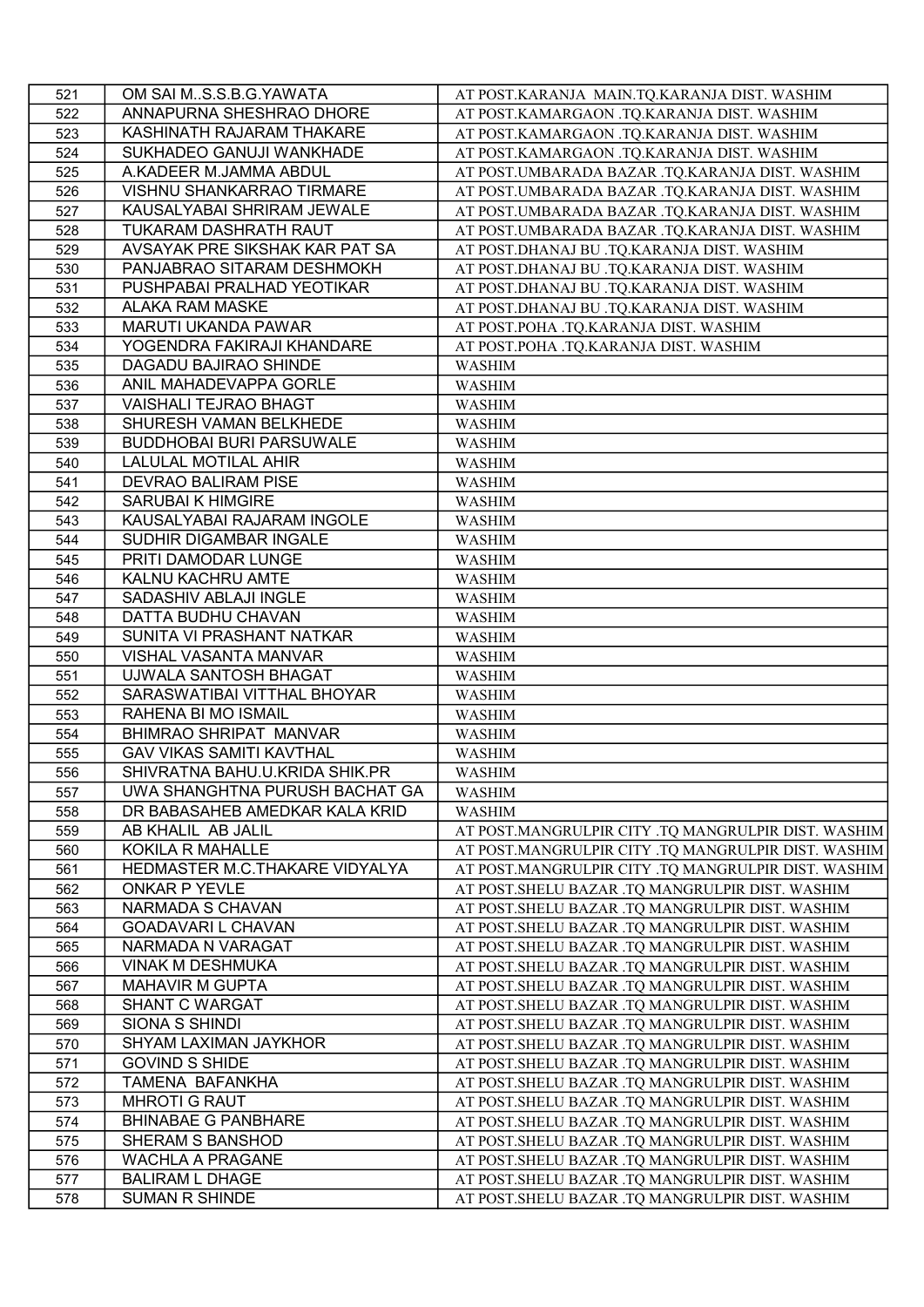| 579        | <b>GULAB VISHVANATH KHADE</b>  | AT POST.SHELU BAZAR .TQ MANGRULPIR DIST. WASHIM                                              |
|------------|--------------------------------|----------------------------------------------------------------------------------------------|
| 580        | ZUMBARBAI B LADHAD             | AT POST. SHELU BAZAR .TQ MANGRULPIR DIST. WASHIM                                             |
| 581        | VASANTA D RATHOD               | AT POST.SHELU BAZAR .TQ MANGRULPIR DIST. WASHIM                                              |
| 582        | RAJE CHHATRAPATI BAHU. SOCIETY | AT POST.SHELU BAZAR .TQ MANGRULPIR DIST. WASHIM                                              |
| 583        | <b>VAMAN PUNDLIK INGOLE</b>    | AT POST. WANOJA .TQ MANGRULPIR DIST. WASHIM                                                  |
| 584        | MADURABAI VILAS PADULKAR       | AT POST.DHANORA .TQ MANGRULPIR DIST. WASHIM                                                  |
| 585        | NIRAMALA BHAURAO DHANORAKAR    | AT POST.DHANORA .TQ MANGRULPIR DIST. WASHIM                                                  |
| 586        | NANDA LAKHU ADE                | AT POST.DHANORA .TQ MANGRULPIR DIST. WASHIM                                                  |
| 587        | ASHOK NAMDEO BHELEKAR          | AT POST.DHANORA .TQ MANGRULPIR DIST. WASHIM                                                  |
| 588        | MAHADEV MAROTHI PAVDE          | AT POST.MANORA .TQ MANGRULPIR DIST. WASHIM                                                   |
| 589        | RAMCHANDRA KALNU MANVAR        | AT POST.MANORA .TQ MANGRULPIR DIST. WASHIM                                                   |
| 590        | TUKARAM DAMDAJI PANDE          | AT POST.MANORA .TQ MANGRULPIR DIST. WASHIM                                                   |
| 591        | PANDURANG HARI RATHOD          | AT POST.MANORA .TQ MANGRULPIR DIST. WASHIM                                                   |
| 592        | <b>VINOD SUKHADEO BHOYR</b>    | AT POST.MANORA .TQ MANGRULPIR DIST. WASHIM                                                   |
| 593        | SAIYYAD AJIF AHAMAD            | AT POST.MANORA .TQ MANGRULPIR DIST. WASHIM                                                   |
| 594        | <b>GOPAL PRAHALAD PAWAR</b>    | AT POST.MANORA .TQ MANGRULPIR DIST. WASHIM                                                   |
| 595        | DHAMMPAL PANDURANG WAGHAMARE   | AT POST.MANORA .TQ MANGRULPIR DIST. WASHIM                                                   |
| 596        | MANJULA MAROTI BHAGAT          | AT POST.MANORA .TQ MANGRULPIR DIST. WASHIM                                                   |
| 597        | VAISHALI BALKRUSHAN CHISHTALKA | AT POST.MANORA .TQ MANGRULPIR DIST. WASHIM                                                   |
| 598        | KAILAS MADHUKAR VADEKAR        | AT POST.MANORA .TQ MANGRULPIR DIST. WASHIM                                                   |
| 599        | YOGESHWAR NANA CHAUDHARI       | AT POST.MANORA .TQ MANGRULPIR DIST. WASHIM                                                   |
| 600        | LAXMAN MEGHA RATHOD            | AT POST.MANORA .TQ MANGRULPIR DIST. WASHIM                                                   |
| 601        | PANKAJ RANGARAO RATHOD         | AT POST.MANORA .TQ MANGRULPIR DIST. WASHIM                                                   |
| 602        | DEVI KALI MA S.S.MAHILA B.GAT, | AT POST.MANORA .TQ MANGRULPIR DIST. WASHIM                                                   |
| 603        | JAY HANUMAN S. S. MAJUR B.GAT, | AT POST.SHENDURJANA .TQ MANORA DIST. WASHIM                                                  |
| 604        | ANITA PRAKASH MANATKAR         | AT POST.SHENDURJANA .TQ MANORA DIST. WASHIM                                                  |
| 605        | SHALUTAI AMBADAS GAIKWAD       | AT POST.SHENDURJANA .TQ MANORA DIST. WASHIM                                                  |
| 606        | <b>VILAS SURBHAN NANDE</b>     | AT POST.SHENDURJANA .TQ MANORA DIST. WASHIM                                                  |
| 607        | RAJU KONDABA SHELKE            | AT POST.SHENDURJANA .TQ MANORA DIST. WASHIM                                                  |
| 608        | <b>BALU RATNA RATHOD</b>       | AT POST.SHENDURJANA .TQ MANORA DIST. WASHIM                                                  |
| 609        | D D CHAVHAN                    | AT POST.POHARADEVI .TQ MANORA DIST. WASHIM                                                   |
| 610        | SAVITRAIBAI BCG MANORA         | AT POST.POHARADEVI .TQ MANORA DIST. WASHIM                                                   |
| 611        | <b>VIMAL S RATHOD</b>          | AT POST.SAKHARDOH .TQ MANORA DIST. WASHIM                                                    |
| 612        | TULSABAI NAMDEV RATHOD         | AT POST.SAKHARDOH .TQ MANORA DIST. WASHIM                                                    |
| 613        | DEORAO DNYANBA KALBANDE        |                                                                                              |
| 614        | NARAYAN NAMDEV WAKUDKAR        | AT POST. WASHIM MAIN TQ. WASHIM DIST. WASHIM<br>AT POST. WASHIM MAIN TQ. WASHIM DIST. WASHIM |
| 615        | RAMAJI DEVAJI SAHARE           | AT POST. WASHIM MAIN TQ. WASHIM DIST. WASHIM                                                 |
| 616        | RAMESHVAR JAYAJAI MOKALE       | AT POST. WASHIM MAIN TQ. WASHIM DIST. WASHIM                                                 |
| 617        | A.GANI SK.MAKKAJI              | AT POST. WASHIM MAIN TQ. WASHIM DIST. WASHIM                                                 |
| 618        | KONDABAI NABAJI DEVKATE        |                                                                                              |
| 619        | KU MIRA DAMODHAR               | AT POST. WASHIM MAIN TQ. WASHIM DIST. WASHIM                                                 |
|            | KU DURGA LAXMAN                | AT POST. WASHIM MAIN TQ. WASHIM DIST. WASHIM                                                 |
| 620<br>621 | KU.UJVALA RATNAKAR BHAGWAT     | AT POST. WASHIM MAIN TQ. WASHIM DIST. WASHIM<br>AT POST. WASHIM MAIN TQ. WASHIM DIST. WASHIM |
| 622        | MONIKA VASANT & VASANT ROHIDAS | AT POST. WASHIM MAIN TQ. WASHIM DIST. WASHIM                                                 |
| 623        | <b>BHASKAR GOVINDA KAMBALE</b> | AT POST. WASHIM MAIN TQ. WASHIM DIST. WASHIM                                                 |
| 624        | AANDA SONAJI ROKDE             | AT POST. WASHIM MAIN TQ. WASHIM DIST. WASHIM                                                 |
| 625        | <b>GAJANAN SAKHARAM THAKRE</b> |                                                                                              |
| 626        | SAMADHAN YASHVANT MORE         | AT POST. WASHIM MAIN TQ. WASHIM DIST. WASHIM                                                 |
| 627        | PUNJAJI SHIVBA KAMBLE          | AT POST. WASHIM MAIN TQ. WASHIM DIST. WASHIM<br>AT POST. WASHIM MAIN TQ. WASHIM DIST. WASHIM |
| 628        | SANJAY RAMDAS SARKATE          |                                                                                              |
| 629        | SK MUJIB SK MAKSUD             | AT POST. WASHIM MAIN TQ. WASHIM DIST. WASHIM                                                 |
|            |                                | AT POST. WASHIM MAIN TQ. WASHIM DIST. WASHIM                                                 |
| 630        | <b>GOUTAM BHIMRAO PATIL</b>    | AT POST. WASHIM MAIN TQ. WASHIM DIST. WASHIM                                                 |
| 631        | BHIMAI SHG MAHILA GAT BRAMHANW | AT POST. WASHIM MAIN TQ. WASHIM DIST. WASHIM                                                 |
| 632        | LAXMIMATA SWA SAHA BACH GAT    | AT POST. WASHIM MAIN TQ. WASHIM DIST. WASHIM                                                 |
| 633        | DEVKABAI GAMBHIRA KORDE        | AT POST. WASHIM CITY TQ. WASHIM DIST. WASHIM                                                 |
| 634        | PANDURANG NARAYAN GAWANDE      | AT POST. WASHIM CITY TQ. WASHIM DIST. WASHIM                                                 |
| 635        | <b>MOHAN RAMA RATHOD</b>       | AT POST. WASHIM CITY TQ. WASHIM DIST. WASHIM                                                 |
| 636        | <b>ASHA S GOTE</b>             | AT POST. WASHIM CITY TQ. WASHIM DIST. WASHIM                                                 |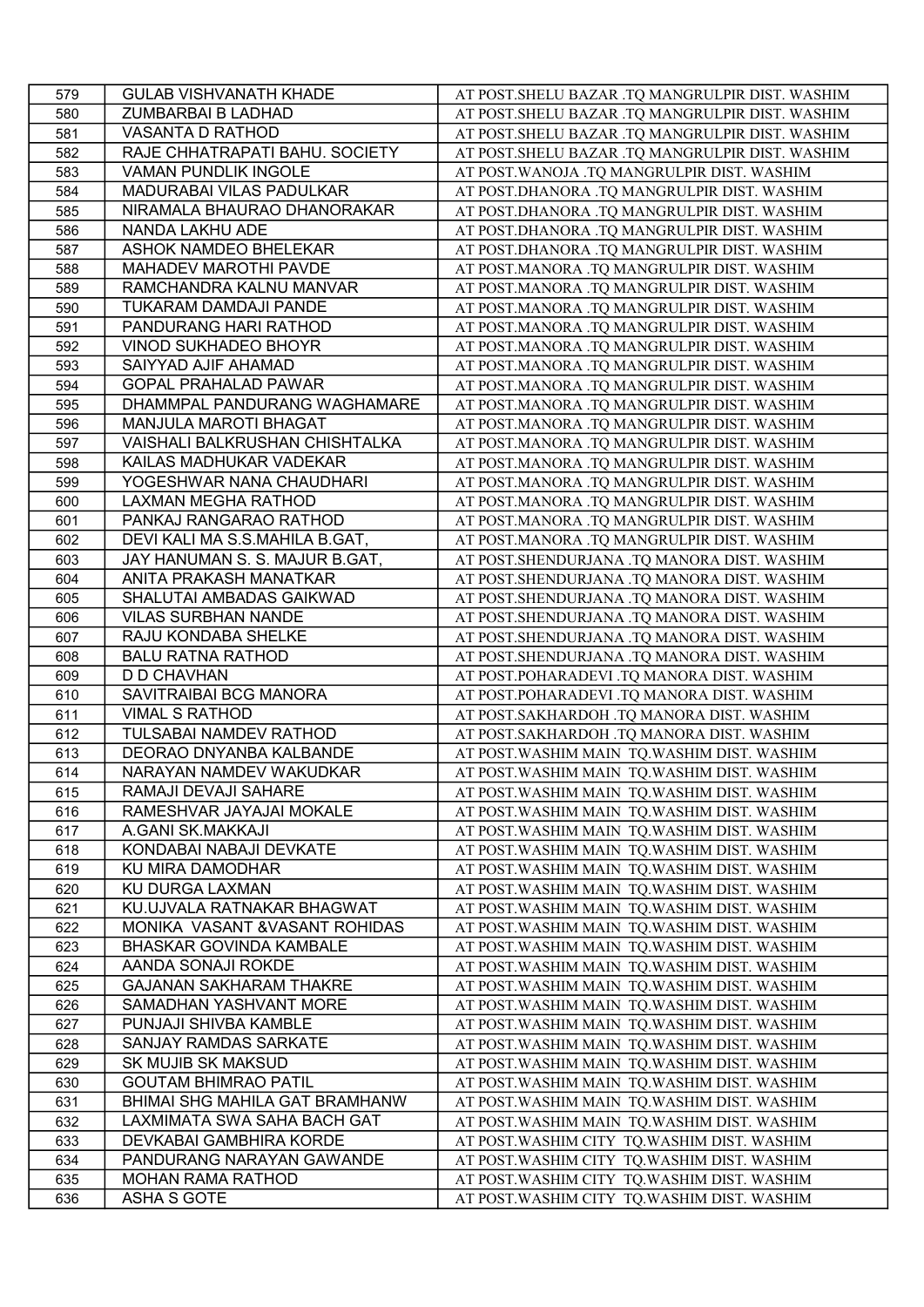| 637 | MANKRNA U PITTALVAD                                | AT POST. WASHIM CITY TQ. WASHIM DIST. WASHIM |
|-----|----------------------------------------------------|----------------------------------------------|
| 638 | DEVIDAS SAKHARAM WARKAD                            | AT POST. WASHIM CITY TQ. WASHIM DIST. WASHIM |
| 639 | MADAR PYARE MUNNIWALE                              | AT POST. WASHIM CITY TQ. WASHIM DIST. WASHIM |
| 640 | LAXMAN HARIBHAU MORE                               | AT POST. WASHIM CITY TQ. WASHIM DIST. WASHIM |
| 641 | <b>BALAJI NARAYAN SUREKAR</b>                      | AT POST. WASHIM CITY TQ. WASHIM DIST. WASHIM |
| 642 | SWAPANIL EKNATH RAKHONDE                           | AT POST. WASHIM CITY TQ. WASHIM DIST. WASHIM |
| 643 | SANT DNYNESHWAR SWA SAH GAT                        | AT POST. WASHIM CITY TQ. WASHIM DIST. WASHIM |
| 644 | <b>GANGABAI UTTAMRAO DARADE</b>                    | AT POST.ANSING TQ.WASHIM DIST. WASHIM        |
| 645 | <b>HASANALI NURALI</b>                             | AT POST.ANSING TQ.WASHIM DIST. WASHIM        |
| 646 | MANKARNABAI SON WAGHMARE                           | AT POST.ANSING TQ.WASHIM DIST. WASHIM        |
| 647 | SADASHIV CHINAKU KAMBALE                           | AT POST.ANSING TQ.WASHIM DIST. WASHIM        |
| 648 | SUMITRABAI SAHEBRAO NICHAL                         | AT POST.ANSING TQ.WASHIM DIST. WASHIM        |
| 649 | PARSHRAM ZAMA RATHOD                               | AT POST.ANSING TQ.WASHIM DIST. WASHIM        |
| 650 | CHANDRAPRAKASH T VADHAVKAR                         | AT POST.ANSING TQ.WASHIM DIST. WASHIM        |
| 651 | <b>BHANUDAS KISAN FALTANKAR</b>                    | AT POST.ANSING TQ.WASHIM DIST. WASHIM        |
| 652 | SHARDABAI RAMESH GIRI                              | AT POST.ANSING TQ.WASHIM DIST. WASHIM        |
| 653 | KASHIRAM K JADHAV                                  | AT POST.ANSING TQ.WASHIM DIST. WASHIM        |
| 654 | PARAVATI NARAYAN PATTEBAHADUR                      | AT POST.ANSING TQ.WASHIM DIST. WASHIM        |
| 655 | DHAVARA D RATHOD                                   | AT POST.ANSING TQ.WASHIM DIST. WASHIM        |
| 656 | PRAKASH R GAYKAWAD                                 | AT POST.ANSING TQ.WASHIM DIST. WASHIM        |
| 657 | YADAV MOTIRAM JAHIR                                | AT POST.ANSING TQ.WASHIM DIST. WASHIM        |
| 658 | PANDITA KUNDALIK DANDE                             | AT POST.ANSING TQ.WASHIM DIST. WASHIM        |
| 659 | <b>VISHAL PRAKASH GAWANDE</b>                      | AT POST.ANSING TQ.WASHIM DIST. WASHIM        |
| 660 | SHETKARISS B GAT VAR JAHA                          | AT POST.ANSING TQ.WASHIM DIST. WASHIM        |
| 661 | SHUBH LAKSHMI B G UMARA                            | AT POST.ANSING TQ.WASHIM DIST. WASHIM        |
| 662 | SARSWTIS B GAT UMRA SHM                            | AT POST.ANSING TQ.WASHIM DIST. WASHIM        |
| 663 | RAJARAM TAUKARAM MUTHAL                            |                                              |
| 664 | SUBASH WASUDEV KASAB                               | AT POST.MALEGAO TQ.MALEGAO DIST. WASHIM      |
|     | VITTHAL RAGHOJI VAIDY                              | AT POST.MALEGAO TQ.MALEGAO DIST. WASHIM      |
| 665 |                                                    | AT POST.MALEGAO TQ.MALEGAO DIST. WASHIM      |
| 666 | PRUSHOTAM MOTIRAM KHADSE                           | AT POST.MALEGAO TQ.MALEGAO DIST. WASHIM      |
| 667 | DAGDU BHAGVAN BORKAR<br><b>USMAN YUSUF MAHAMAD</b> | AT POST.MALEGAO TQ.MALEGAO DIST. WASHIM      |
| 668 |                                                    | AT POST.MALEGAO TQ.MALEGAO DIST. WASHIM      |
| 669 | NIRMLA MADHUKAR TALE                               | AT POST.MALEGAO TQ.MALEGAO DIST. WASHIM      |
| 670 | UKANDA HAIBATI BHAGAT                              | AT POST.MALEGAO TQ.MALEGAO DIST. WASHIM      |
| 671 | <b>GAJANAN SOPAN THAKARE</b>                       | AT POST.MALEGAO TQ.MALEGAO DIST. WASHIM      |
| 672 | SANGITA PUNDALIK UTANE                             | AT POST.MALEGAO TQ.MALEGAO DIST. WASHIM      |
| 673 | TAHNABAI LA. NAVAGHARE                             | AT POST.MALEGAO TQ.MALEGAO DIST. WASHIM      |
| 674 | MANOHAR KASHIRAM KAMBALE                           | AT POST.MALEGAO TQ.MALEGAO DIST. WASHIM      |
| 675 | <b>GANESH EKNATH BALI</b>                          | AT POST.MALEGAO TQ.MALEGAO DIST. WASHIM      |
| 676 | VIJAY VANDEVRAO DESHBHRATAR                        | AT POST.MALEGAO TQ.MALEGAO DIST. WASHIM      |
| 677 | DHAN.MAHI.BACH.GAT MATALA                          | AT POST.MALEGAO TQ.MALEGAO DIST. WASHIM      |
| 678 | BHAGRAG SHAETAKAAAR GAT PIMPAL                     | AT POST.MALEGAO TO.MALEGAO DIST. WASHIM      |
| 679 | CHA.& SEC.AKASA AL.BA.SOC.MALE                     | AT POST.MALEGAO TQ.MALEGAO DIST. WASHIM      |
| 680 | <b>KASHIRAM S PACHPOLE</b>                         | AT POST.KINHIRAJA TQ.MALEGAO DIST. WASHIM    |
| 681 | HARISH JAIGOVIND JAISVAL                           | AT POST.KINHIRAJA TQ.MALEGAO DIST. WASHIM    |
| 682 | <b>SUDAM K TAYADE</b>                              | AT POST.KINHIRAJA TQ.MALEGAO DIST. WASHIM    |
| 683 | TULSHIRAM R KURKUTE                                | AT POST.KINHIRAJA TQ.MALEGAO DIST. WASHIM    |
| 684 | MCC SHIVAJI H S KINHIRAJA                          | AT POST.KINHIRAJA TQ.MALEGAO DIST. WASHIM    |
| 685 | NIWRUTI TATEBA JANOLKAR                            | AT POST.SHIRPUR JAIN TQ.MALEGAO DIST. WASHIM |
| 686 | HARNABAI PUNDAGE                                   | AT POST.SHIRPUR JAIN TQ.MALEGAO DIST. WASHIM |
| 687 | RAGHO B WAZHULKAR                                  | AT POST.SHIRPUR JAIN TQ.MALEGAO DIST. WASHIM |
| 688 | <b>BHANUDAS B PUNDGE</b>                           | AT POST.SHIRPUR JAIN TQ.MALEGAO DIST. WASHIM |
| 689 | SHOBHA R INGOLE                                    | AT POST.SHIRPUR JAIN TQ.MALEGAO DIST. WASHIM |
| 690 | <b>GANESH M SURUSHE</b>                            | AT POST.SHIRPUR JAIN TQ.MALEGAO DIST. WASHIM |
| 691 | SHOBHA BHAGWAN GAYAKWAD                            | AT POST.MEDASHI TQ.MALEGAO DIST. WASHIM      |
| 692 | SONABAI SAVEI CHAVAN                               | AT POST.MEDASHI TQ.MALEGAO DIST. WASHIM      |
| 693 | RAJARAM ANKOSH KHANDARE                            | AT POST.MEDASHI TQ.MALEGAO DIST. WASHIM      |
| 694 | BHSGWAN NAMDEV KAMBLE                              | AT POST.MEDASHI TQ.MALEGAO DIST. WASHIM      |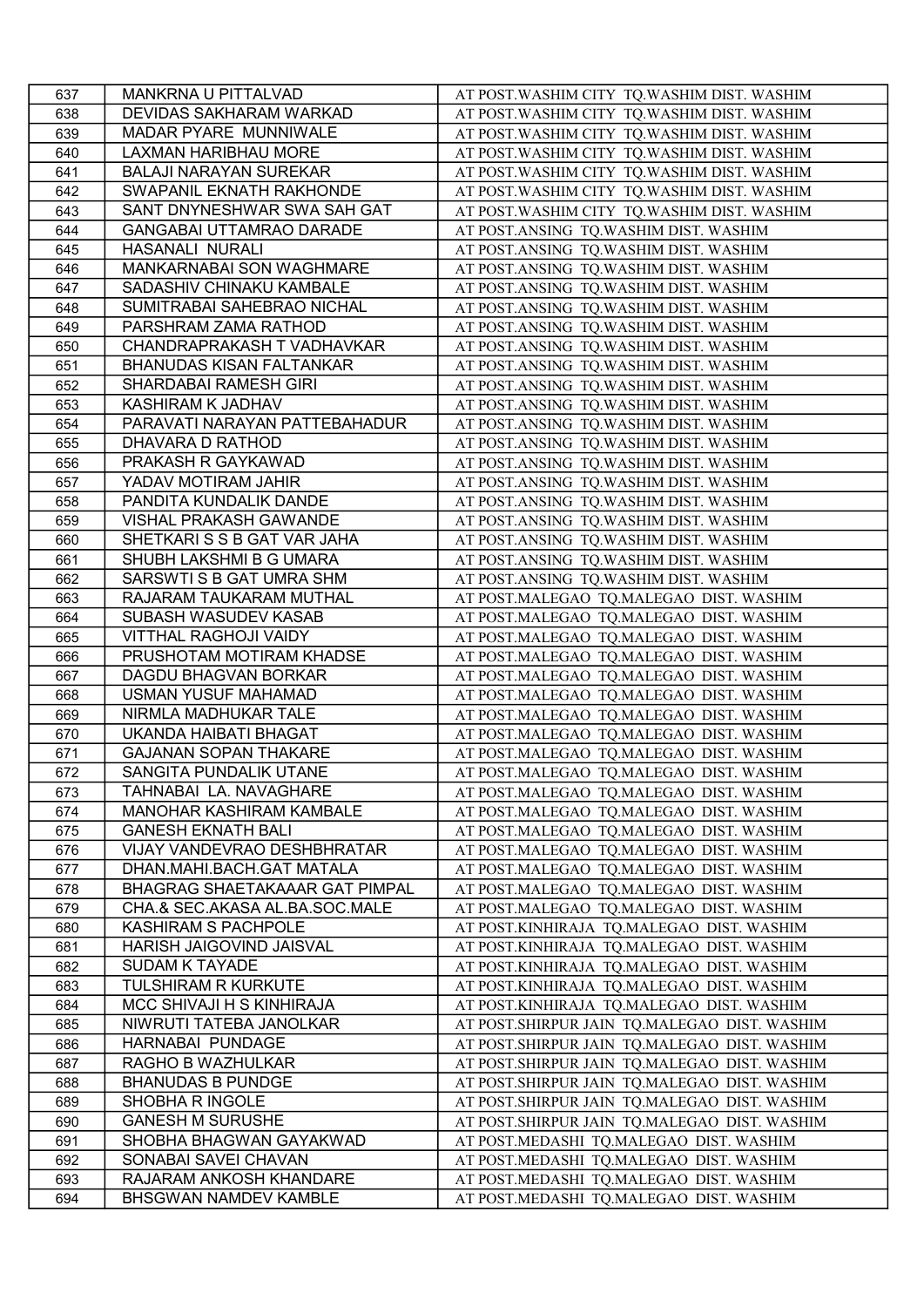| 695 | RAMESH SAKHARSM BHOKRE                            | AT POST.MEDASHI TQ.MALEGAO DIST. WASHIM       |
|-----|---------------------------------------------------|-----------------------------------------------|
| 696 | LAKSMAN GUNVANRAV BADE                            | AT POST.MEDASHI TQ.MALEGAO DIST. WASHIM       |
| 697 | <b>GAON VIKAS SAMITI</b>                          | AT POST.MEDASHI TQ.MALEGAO DIST. WASHIM       |
| 698 | SHANTABAI KISAN JADHAV                            | AT POST.MEDASHI TQ.MALEGAO DIST. WASHIM       |
| 699 | PUSARAM SAKHARAM DEVKAR                           | AT POST.MEDASHI TQ.MALEGAO DIST. WASHIM       |
| 700 | SUNITA RAMKRUSHN KARVATE                          | AT POST.MEDASHI TQ.MALEGAO DIST. WASHIM       |
| 701 | MAHADEO ATAMARAM KARAVATE                         | AT POST.MEDASHI TQ.MALEGAO DIST. WASHIM       |
| 702 | RAMKRUSHN NATHU KHULE                             | AT POST.MEDASHI TQ.MALEGAO DIST. WASHIM       |
| 703 | <b>GAJANAN BHAGWAN MEHANGE</b>                    | AT POST.MEDASHI TQ.MALEGAO DIST. WASHIM       |
| 704 | SUBHASH BANDUJI KHILLARE                          | AT POST.MEDASHI TQ.MALEGAO DIST. WASHIM       |
| 705 | KISAN RAGHOJI THOKE                               | AT POST.PANGRIKUTE TQ.MALEGAO DIST. WASHIM    |
| 706 | K KISHOR SITARAM MANTRI                           | AT POST.JAULKARAILWAY TQ.MALEGAO DIST. WASHIM |
| 707 | PRASHRAM BHIMA JADAW                              | AT POST.JAULKARAILWAY TQ.MALEGAO DIST. WASHIM |
| 708 | SHALIKRAM TUKARAM GOTE                            | AT POST.JAULKARAILWAY TQ.MALEGAO DIST. WASHIM |
| 709 | DILIPRAO KISANRAO DEVKATE                         | AT POST.JAULKARAILWAY TQ.MALEGAO DIST. WASHIM |
| 710 | MUNGASAJI SITARAM DAKHORE                         | AT POST.JAULKARAILWAY TQ.MALEGAO DIST. WASHIM |
| 711 | TUKARAM DEVABA LADHAD                             | AT POST.JAULKARAILWAY TQ.MALEGAO DIST. WASHIM |
|     | RUPALI SANTOSH INGOLE                             |                                               |
| 712 | SAR&SEC GR PANCHAYAT MUSALWADI                    | AT POST.JAULKARAILWAY TQ.MALEGAO DIST. WASHIM |
| 713 |                                                   | AT POST.JAULKARAILWAY TQ.MALEGAO DIST. WASHIM |
| 714 | <b>ASHISH ARUN INGALE</b><br>ABAI VITHOBA MURKUTE | AT POST.RISOD MAIN TQ.RISOD DIST. WASHIM      |
| 715 |                                                   | AT POST.RISOD MAIN TQ.RISOD DIST. WASHIM      |
| 716 | RAMA SHIVRAM NRGULKAR                             | AT POST.RISOD MAIN TQ.RISOD DIST. WASHIM      |
| 717 | NAWALABAI DNYANBA GHUGE                           | AT POST.RISOD MAIN TQ.RISOD DIST. WASHIM      |
| 718 | <b>BISMILLA KHAN DOULATKHA</b>                    | AT POST.RISOD MAIN TQ.RISOD DIST. WASHIM      |
| 719 | PANDURANG TRUKARAM MANWATKAR                      | AT POST.RISOD MAIN TQ.RISOD DIST. WASHIM      |
| 720 | RAMJI BHIMA CHAWHAN                               | AT POST.RISOD MAIN TQ.RISOD DIST. WASHIM      |
| 721 | VISHANU SHESHRAO KHADASE                          | AT POST.RISOD MAIN TQ.RISOD DIST. WASHIM      |
| 722 | TULSHIRAM DAJIBA GAIKWAD                          | AT POST.RISOD MAIN TQ.RISOD DIST. WASHIM      |
| 723 | BHIKAJI ANANDA DARADE                             | AT POST.RISOD MAIN TQ.RISOD DIST. WASHIM      |
| 724 | VAJID NUROBIN PATHAN                              | AT POST.RISOD MAIN TQ.RISOD DIST. WASHIM      |
| 725 | CHANDRABHAN BHAGOJE KAMBALE                       | AT POST.RISOD MAIN TQ.RISOD DIST. WASHIM      |
| 726 | SANJAY AANANDA PURI                               | AT POST.RISOD MAIN TQ.RISOD DIST. WASHIM      |
| 727 | RASABAI J RAGHUJI SAVSUNDAR                       | AT POST.RISOD MAIN TQ.RISOD DIST. WASHIM      |
| 728 | DNAYANSHWAR KUNDALIK KALE                         | AT POST.RISOD MAIN TQ.RISOD DIST. WASHIM      |
| 729 | <b>BALASAHEB KISAN INGOLE</b>                     | AT POST.RISOD MAIN TQ.RISOD DIST. WASHIM      |
| 730 | AMOL BHIKAJI KALE A P K BHIKAJ                    | AT POST.RISOD MAIN TQ.RISOD DIST. WASHIM      |
| 731 | PARWATI VISHWANATH GAYAKAVAD                      | AT POST.RISOD MAIN TQ.RISOD DIST. WASHIM      |
| 732 | SANTOSH RUSTUMRAO MAWAL                           | AT POST.RISOD MAIN TQ.RISOD DIST. WASHIM      |
| 733 | SURAJ PARKASH PHARHAD APK PARK                    | AT POST.RISOD MAIN TQ.RISOD DIST. WASHIM      |
| 734 | ABHAYKUMAR BABAJI UKHALKR                         | AT POST.RISOD MAIN TQ.RISOD DIST. WASHIM      |
| 735 | PRABHAKAR BABAJI UKHALKAR                         | AT POST.RISOD MAIN TQ.RISOD DIST. WASHIM      |
| 736 | NAKUL ASHOKRAO DESHMUKH                           | AT POST.RISOD MAIN TQ.RISOD DIST. WASHIM      |
| 737 | NARMADABAI NAMDEO HADE                            | AT POST.RISOD MAIN TQ.RISOD DIST. WASHIM      |
| 738 | KU NANDA ANANDA RATHOD                            | AT POST.RISOD MAIN TQ.RISOD DIST. WASHIM      |
| 739 | <b>GAJANAN ROJAGAR SE. SOCIETY</b>                | AT POST.RISOD MAIN TQ.RISOD DIST. WASHIM      |
| 740 | KISAN M GYAKVAD                                   | AT POST.RISOD CITY TQ.RISOD DIST. WASHIM      |
| 741 | PARVTI A DANGE                                    | AT POST.RISOD CITY TQ.RISOD DIST. WASHIM      |
| 742 | NUTAN B SHE LATIF APAK LATIF                      | AT POST.RISOD CITY TQ.RISOD DIST. WASHIM      |
| 743 | SHANTABAI V DESHMUKH                              | AT POST.RISOD CITY TQ.RISOD DIST. WASHIM      |
| 744 | PRAMOD PANDURANG SHIRSAT                          | AT POST.RITHAD TQ.RISOD DIST. WASHIM          |
| 745 | SANKAR BHIKARAO SARNAIK                           | AT POST.RITHAD TQ.RISOD DIST. WASHIM          |
| 746 | <b>JIJEBA S KHANDARE</b>                          | AT POST.RITHAD TQ.RISOD DIST. WASHIM          |
| 747 | JAY KISAN S H G DEULGAON                          | AT POST.RITHAD TQ.RISOD DIST. WASHIM          |
| 748 | NATH S H G KOYALI                                 | AT POST.RITHAD TQ.RISOD DIST. WASHIM          |
|     | SAMARTH S H G ASEGAON                             |                                               |
| 749 |                                                   | AT POST.RITHAD TQ.RISOD DIST. WASHIM          |
| 750 | CHATRAPATI S H G RITHAD                           | AT POST.RITHAD TQ.RISOD DIST. WASHIM          |
| 751 | JIJAU SA SOC M BACHT YAVATI                       | AT POST.RITHAD TQ.RISOD DIST. WASHIM          |
| 752 | CHAI./SEC. SHRI GAJANAN PRAKR                     | AT POST.RITHAD TQ.RISOD DIST. WASHIM          |